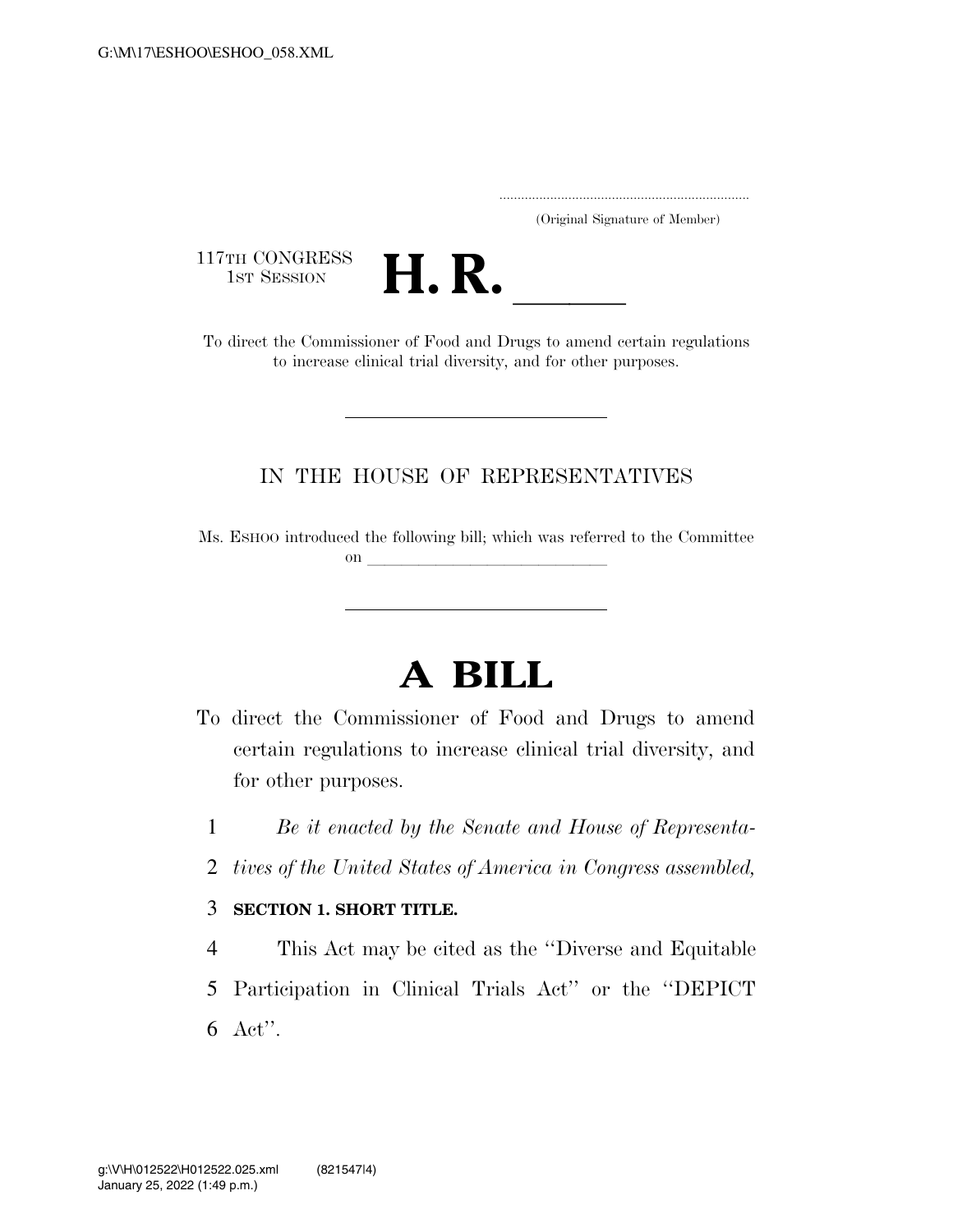$\Omega$ 

|                | $\mathcal{V}$                                                |
|----------------|--------------------------------------------------------------|
| 1              | SEC. 2. PREMARKET REPORTING OF DIVERSITY PLANS FOR           |
| $\overline{2}$ | CLINICAL TRIALS AND STUDIES.                                 |
| 3              | (a) DRUGS.—The Commissioner of Food and Drugs                |
| 4              | shall issue regulations revising part 312 of title 21, Code, |
| 5              | of Federal Regulations, to require sponsors of applications  |
| 6              | for an exemption for investigational use of a drug to in-    |
| 7              | clude—                                                       |
| 8              | $(1)$ in any such application—                               |
| 9              | (A) the estimated prevalence in the United                   |
| 10             | States of the disease or condition for which the             |
| 11             | is being developed or investigated,<br>drug                  |
| 12             | disaggregated by demographic subgroup, where                 |
| 13             | such data is available, including age group, sex,            |
| 14             | race, and ethnicity;                                         |
| 15             | (B) the sponsor's targets for enrollment in                  |
| 16             | clinical<br>trial<br>trials<br>the<br>involved,<br><b>or</b> |
| 17             | disaggregated by age group, sex, race, and eth-              |
| 18             | nicity;                                                      |
| 19             | (C) the rationale for the sponsor's enroll-                  |
| <b>20</b>      | ment targets referred to in subparagraph (B),                |
| 21             | which may include—                                           |
| 22             | (i) the estimated prevalence referred                        |
| 23             | to in subparagraph $(A)$ ;                                   |
| 24             | (ii) what is known about the disease                         |
| 25             | or condition for which the drug is being                     |
| 26             | developed or investigated;                                   |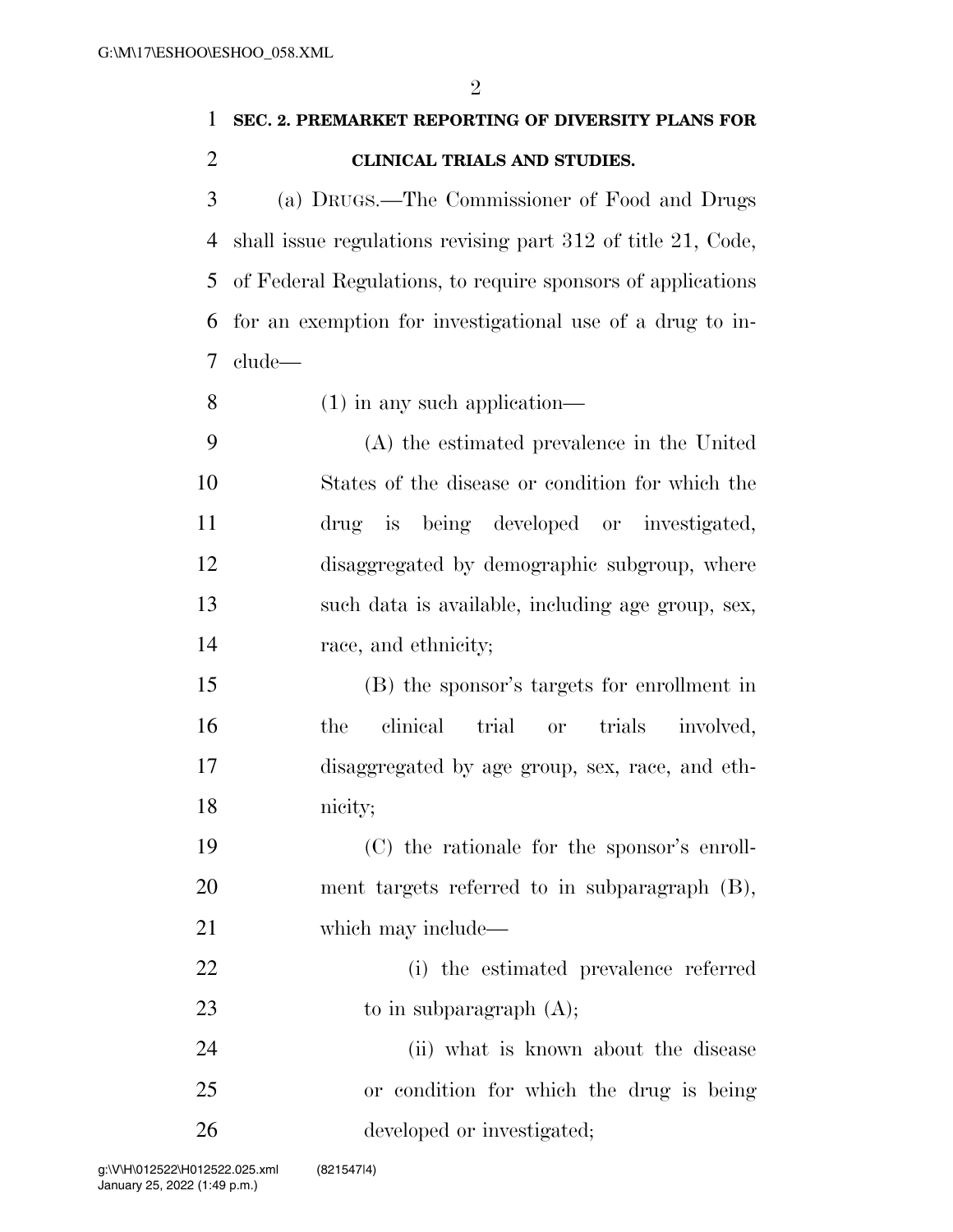| $\mathbf{1}$   | (iii) any relevant pharmacokinetic or                |
|----------------|------------------------------------------------------|
| $\overline{2}$ | pharmacogenomic data;                                |
| 3              | (iv) what is known about the patient                 |
| $\overline{4}$ | population, including co-morbidities and             |
| 5              | potential barriers to enrolling diverse par-         |
| 6              | ticipants, such as patient population size           |
| 7              | and geographic location; and                         |
| 8              | (v) any other data or information the                |
| 9              | sponsors deems relevant to selecting appro-          |
| 10             | priate enrollment targets, disaggregated by          |
| 11             | demographic subgroup; and                            |
| 12             | (D) a diversity action plan for how the              |
| 13             | sponsor will meet such targets, including demo-      |
| 14             | graphic-specific outreach and enrollment strate-     |
| 15             | gies, study-site selection, clinical trial inclusion |
| 16             | and exclusion practices, and any diversity train-    |
| 17             | ing for trial personnel; and                         |
| 18             | $(2)$ in an annual report described in section       |
| 19             | 312.33 of title 21, Code of Federal Regulations—     |
| 20             | (A) the sponsor's progress in meeting the            |
| 21             | targets referred to in paragraph $(1)(B)$ ; and      |
| 22             | (B) if the sponsor does not expect to meet           |
| 23             | those targets referred to in paragraph $(1)(B)$ —    |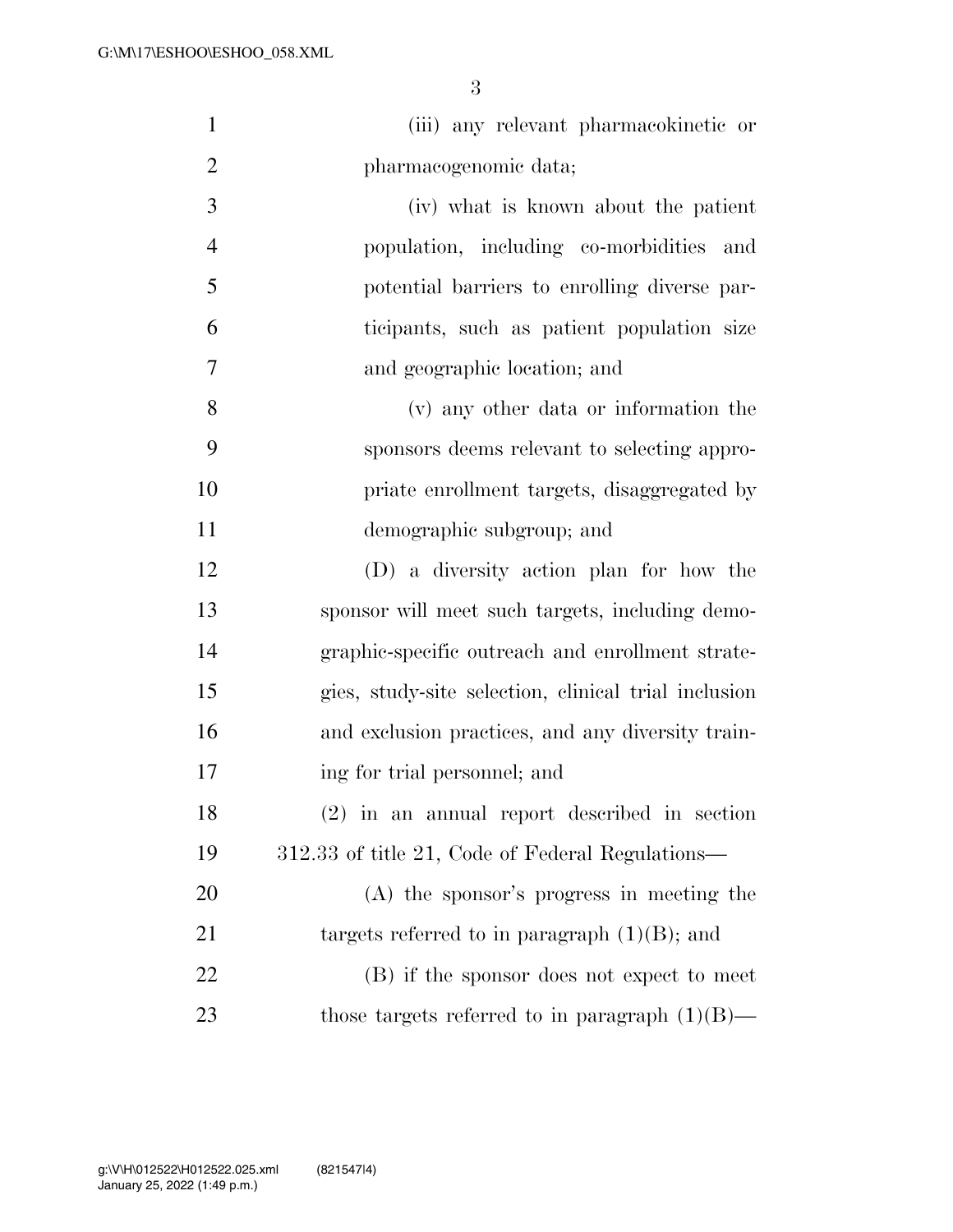| $\mathbf{1}$   | (i) any updates needed to be made to                         |
|----------------|--------------------------------------------------------------|
| $\overline{2}$ | the diversity action plan referred to in                     |
| 3              | paragraph $(1)(D)$ to meet such targets; or                  |
| $\overline{4}$ | (ii) the sponsor's justification for why                     |
| 5              | the sponsor does not expect to meet such                     |
| 6              | targets, including-                                          |
| $\overline{7}$ | (I) any factors outside of the                               |
| 8              | sponsor's control, including a lack of                       |
| 9              | retention of participants;                                   |
| 10             | (II) any differences in the enroll-                          |
| 11             | ment targets, disaggregated by demo-                         |
| 12             | graphic subgroup, and actual enroll-                         |
| 13             | ment that the sponsor determines are                         |
| 14             | insignificant in nature;                                     |
| 15             | (III) potential for selection bias;                          |
| 16             | (IV) information not available to                            |
| 17             | the sponsor at the time such targets                         |
| 18             | were chosen, but that impacted enroll-                       |
| 19             | ment of diverse participants.                                |
| 20             | (b) DEVICES.—The Commissioner of Food<br>and                 |
| 21             | Drugs shall issue regulations revising part 812 of title 21, |
| 22             | Code, of Federal Regulations, to require sponsors of appli-  |
| 23             | cations for an exemption for investigational use of a device |
| 24             | to include—                                                  |
| 25             | $(1)$ in any such application—                               |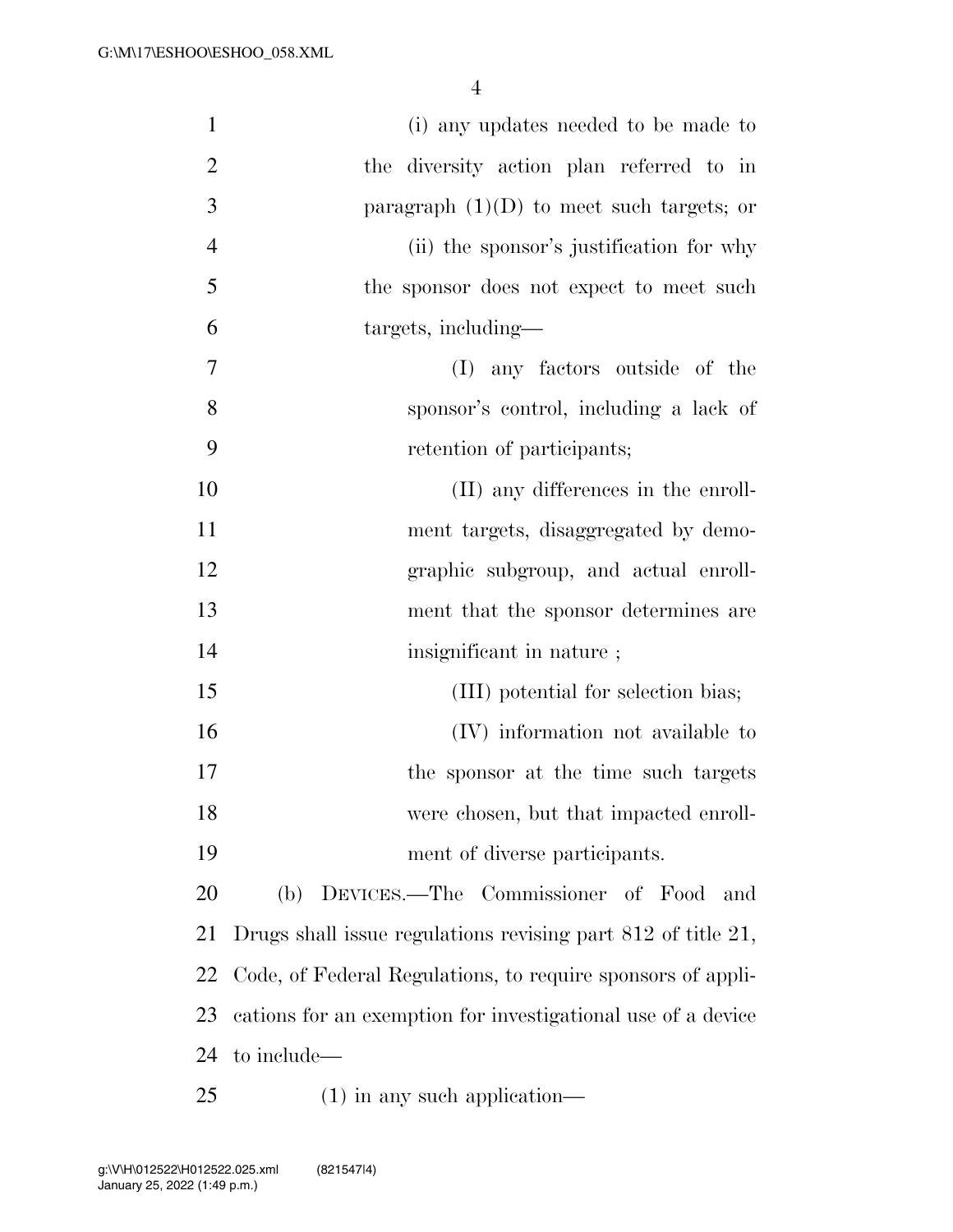| $\mathbf{1}$   | $(A)$ a description of the patient population                |
|----------------|--------------------------------------------------------------|
| $\overline{2}$ | in the United States expected to use the device,             |
| 3              | disaggregated by demographic subgroup, where                 |
| $\overline{4}$ | such data is available, including age group, sex,            |
| 5              | race, and ethnicity;                                         |
| 6              | (B) the sponsor's targets for enrollment in                  |
| 7              | clinical<br>the<br>trial<br>trials<br>involved,<br><b>or</b> |
| 8              | disaggregated by age group, sex, race, and eth-              |
| 9              | nicity;                                                      |
| 10             | (C) the rationale for the sponsor's enroll-                  |
| 11             | ment targets referred to in subparagraph (B),                |
| 12             | which may include—                                           |
| 13             | (i) the estimated prevalence referred                        |
| 14             | to in subparagraph $(A)$ ;                                   |
| 15             | (ii) what is known about the disease                         |
| 16             | or condition for which the drug is being                     |
| 17             | developed or investigated;                                   |
| 18             | (iii) any relevant pharmacokinetic or                        |
| 19             | pharmacogenomic data;                                        |
| 20             | (iv) what is known about the patient                         |
| 21             | population, including co-morbidities<br>and                  |
| 22             | potential barriers to enrolling diverse par-                 |
| 23             | ticipants, such as patient population size                   |
| 24             | and geographic location; and                                 |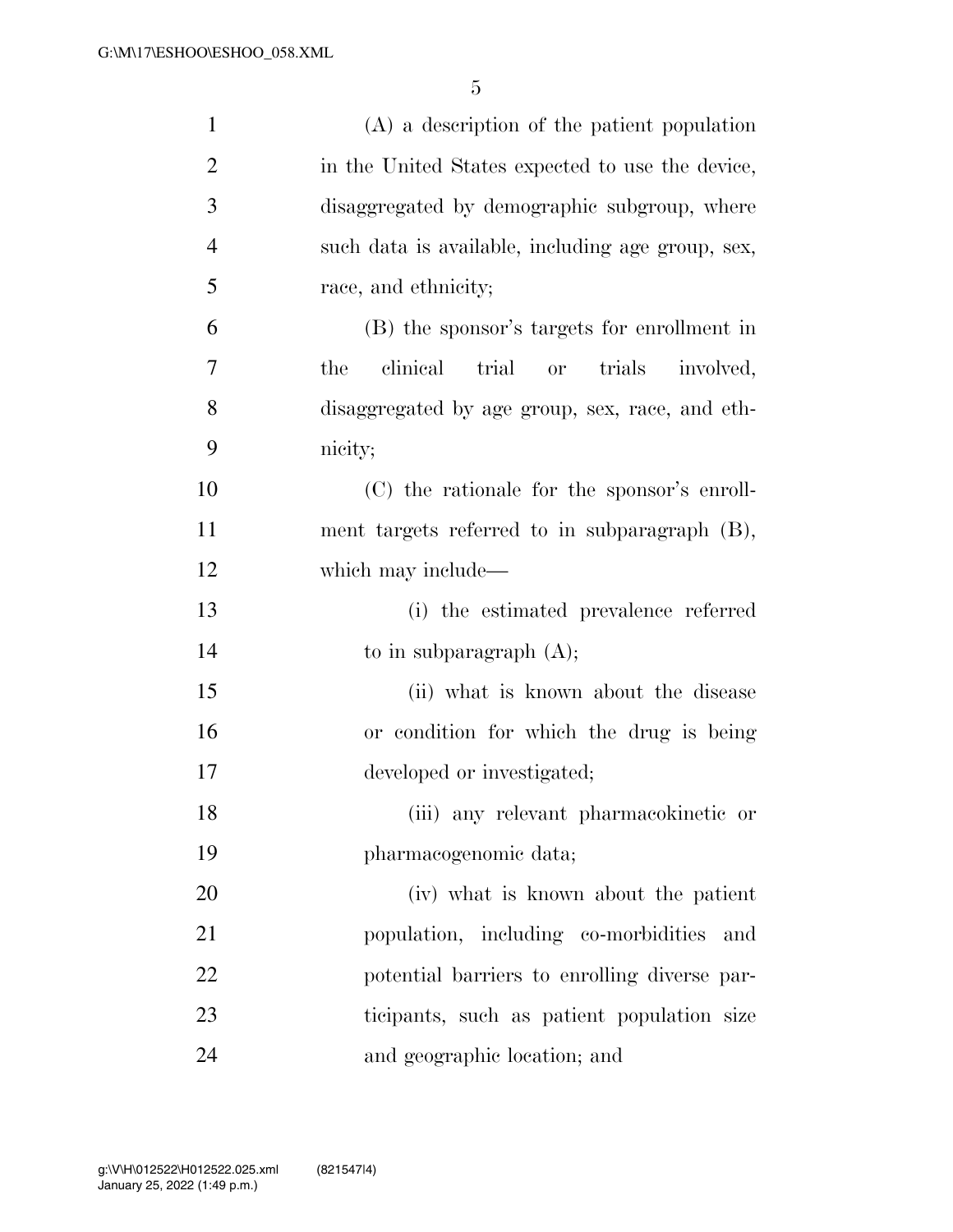| $\mathbf{1}$   | (v) any other data or information the                |
|----------------|------------------------------------------------------|
| $\overline{2}$ | sponsors deems relevant to selecting appro-          |
| 3              | priate enrollment targets, disaggregated by          |
| $\overline{4}$ | demographic subgroup; and                            |
| 5              | (D) a diversity action plan for how the              |
| 6              | sponsor will meet such targets, including demo-      |
| $\tau$         | graphic-specific outreach and enrollment strate-     |
| 8              | gies, study-site selection, clinical trial inclusion |
| 9              | and exclusion practices, and any diversity train-    |
| 10             | ing for trial personnel; and                         |
| 11             | $(2)$ in an annual report described in section       |
| 12             | 812.150 of title 21, Code of Federal Regulations—    |
| 13             | (A) the sponsor's progress in meeting                |
| 14             | those targets referred to in paragraph $(1)(B)$ ;    |
| 15             | and                                                  |
| 16             | (B) if the sponsor does not expect to meet           |
| 17             | those targets referred to in paragraph $(1)(B)$ —    |
| 18             | (i) any updates needed to be made to                 |
| 19             | the diversity action plan referred to in             |
| 20             | paragraph $(1)(D)$ to meet such targets; or          |
| 21             | (ii) the sponsor's justification for why             |
| 22             | the sponsor does not expect to meet such             |
| 23             | targets, including—                                  |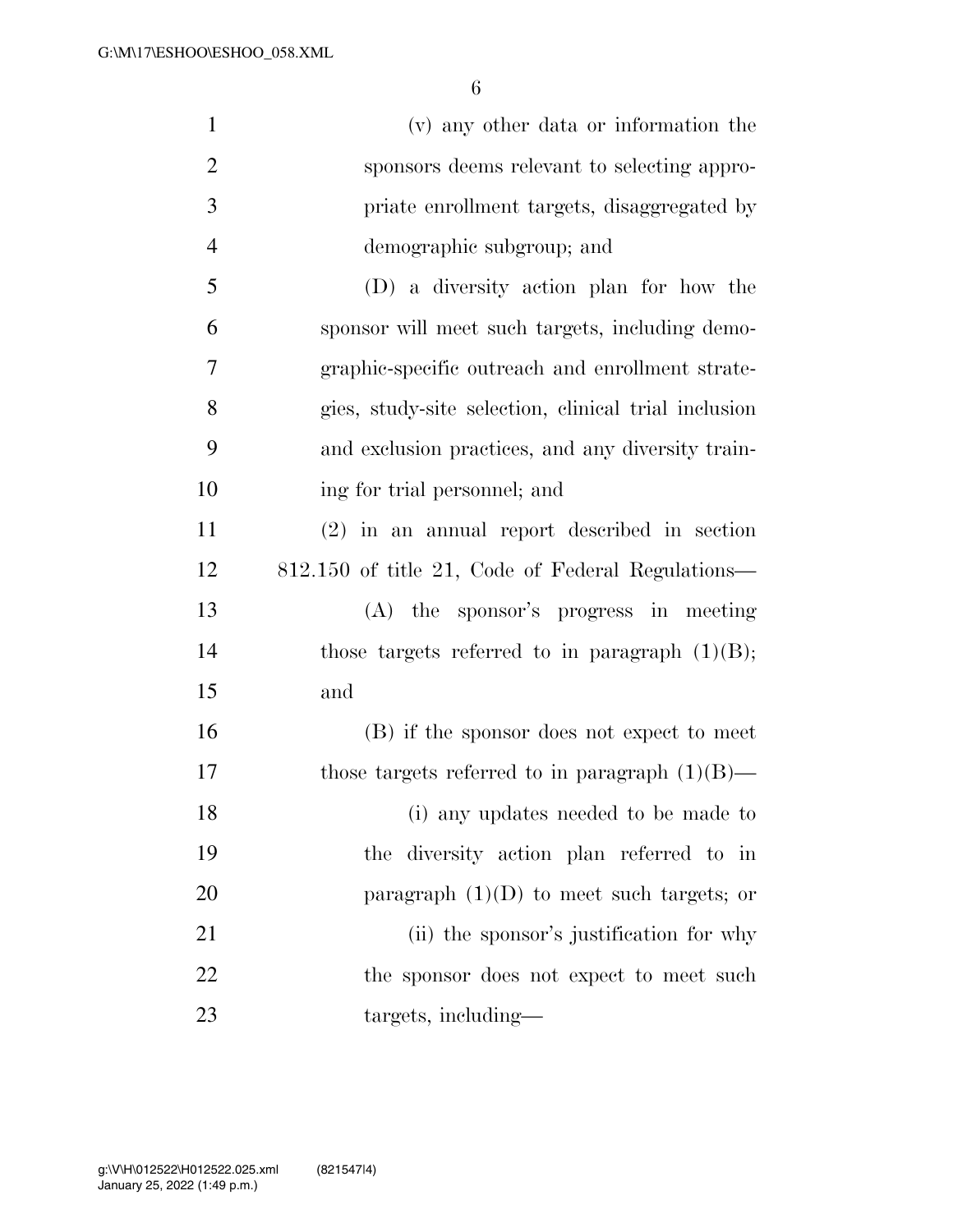| $\mathbf{1}$   | (I) any factors outside of the                                         |  |  |  |  |  |  |  |
|----------------|------------------------------------------------------------------------|--|--|--|--|--|--|--|
| $\overline{2}$ | sponsor's control, including a lack of                                 |  |  |  |  |  |  |  |
| 3              | retention of participants;                                             |  |  |  |  |  |  |  |
| $\overline{4}$ | (II) any differences in the enroll-                                    |  |  |  |  |  |  |  |
| 5              | ment targets, disaggregated by demo-                                   |  |  |  |  |  |  |  |
| 6              | graphic subgroup, and actual enroll-                                   |  |  |  |  |  |  |  |
| 7              | ment that the sponsor determines are                                   |  |  |  |  |  |  |  |
| 8              | insignificant in nature;                                               |  |  |  |  |  |  |  |
| 9              | (III) potential for selection bias;                                    |  |  |  |  |  |  |  |
| 10             | and                                                                    |  |  |  |  |  |  |  |
| 11             | (IV) information not available to                                      |  |  |  |  |  |  |  |
| 12             | the sponsor at the time such targets                                   |  |  |  |  |  |  |  |
| 13             | were chosen, but that impacted enroll-                                 |  |  |  |  |  |  |  |
| 14             | ment of diverse participants.                                          |  |  |  |  |  |  |  |
| 15             | (c) ADDITIONAL CLINICAL TRIAL DATA.—The Com-                           |  |  |  |  |  |  |  |
| 16             | missioner of Food and Drugs shall issue regulations revis-             |  |  |  |  |  |  |  |
| 17             | ing sections $807.92$ and $814.20$ of title 21, Code of Fed-           |  |  |  |  |  |  |  |
| 18             | eral Regulations, to require that applications for devices             |  |  |  |  |  |  |  |
| 19             | approved under section 515 of the Federal Food, Drug,                  |  |  |  |  |  |  |  |
| 20             | and Cosmetic Act (21 U.S.C. 360e) and devices cleared                  |  |  |  |  |  |  |  |
| 21             | under section $510(k)$ of such Act $(21 \text{ U.S.C. } 360(k))$ whose |  |  |  |  |  |  |  |
| 22             | submission includes clinical data—                                     |  |  |  |  |  |  |  |
| 23             | (1) a description of the patient population in                         |  |  |  |  |  |  |  |
| 24             | United States expected to use the device,<br>the                       |  |  |  |  |  |  |  |

disaggregated by demographic subgroup, where such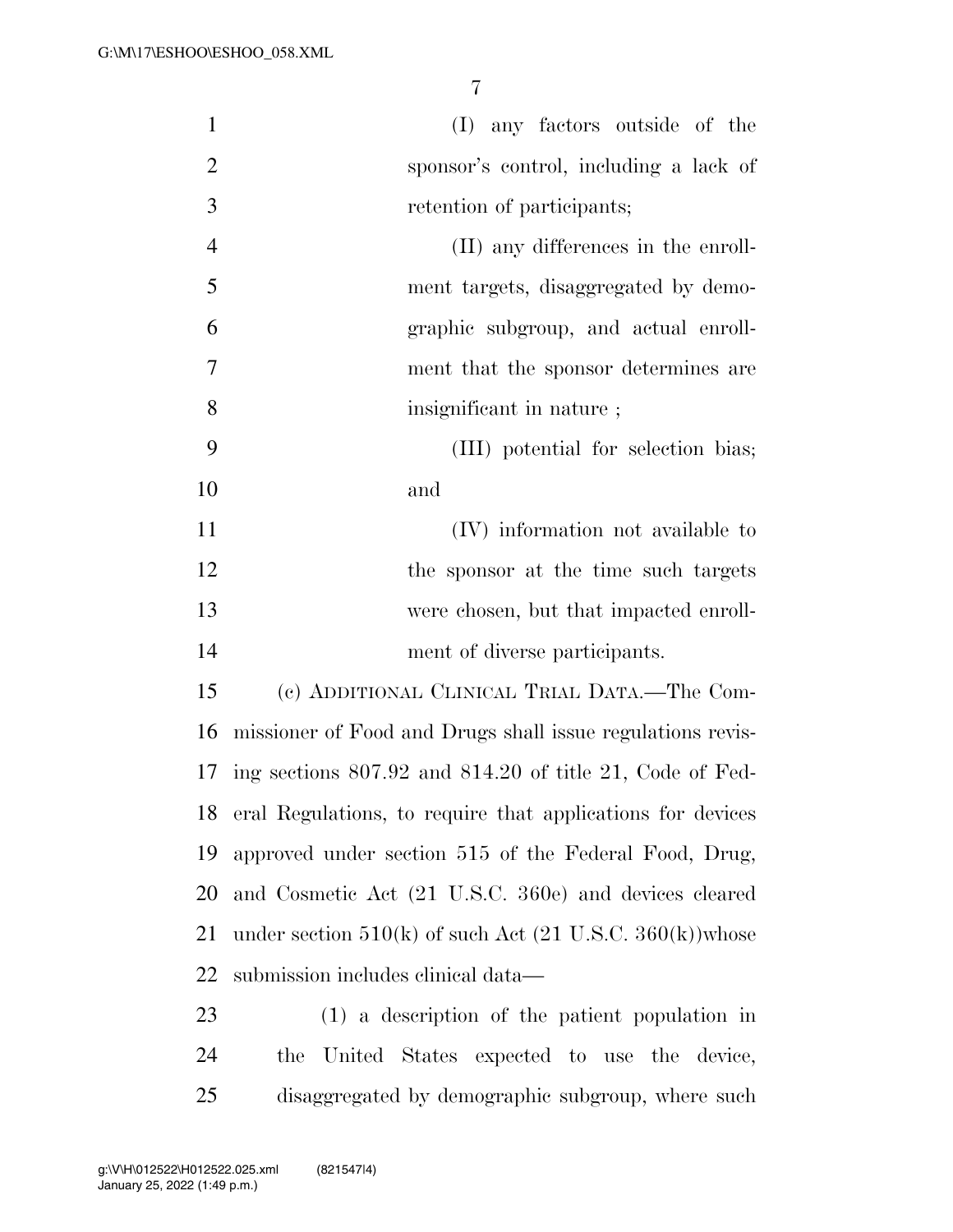| $\mathbf{1}$   | data is available, including age group, sex, race, and |
|----------------|--------------------------------------------------------|
| $\overline{2}$ | ethnicity; and                                         |
| 3              | (2) in summarizing the clinical investigations         |
| $\overline{4}$ | involving human subjects in such applications, a de-   |
| 5              | scription of study subjects by demographic sub-        |
| 6              | group, including age group, sex, race, and ethnicity.  |
| 7              | (d) DEADLINE FOR PROMULGATION.—The Commis-             |
| 8              | sioner of Food and Drugs shall issue-                  |
| 9              | (1) any proposed rules required under this sec-        |
| 10             | tion not later than 2 years after the date of the en-  |
| 11             | actment of this Act; and                               |
| 12             | $(2)$ any final rules required under this section      |
| 13             | not later than 3 years after the date of the enact-    |
| 14             | ment of this Act.                                      |
| 15             | SEC. 3. FDA AUTHORITY TO MANDATE POSTAPPROVAL          |
| 16             | STUDIES OR POSTMARKET SURVEILLANCE                     |
| 17             | DUE TO INSUFFICIENT DEMOGRAPHIC SUB-                   |
| 18             | <b>GROUP DATA.</b>                                     |
| 19             | (a) DRUGS.—                                            |
| 20             | (1) IN GENERAL.—Section $505(0)(3)(B)$ of the          |
| 21             | Federal Food, Drug, and Cosmetic Act (21 U.S.C.        |
| 22             | $355(0)(3)(B)$ is amended by adding at the end the     |
| 23             | following:                                             |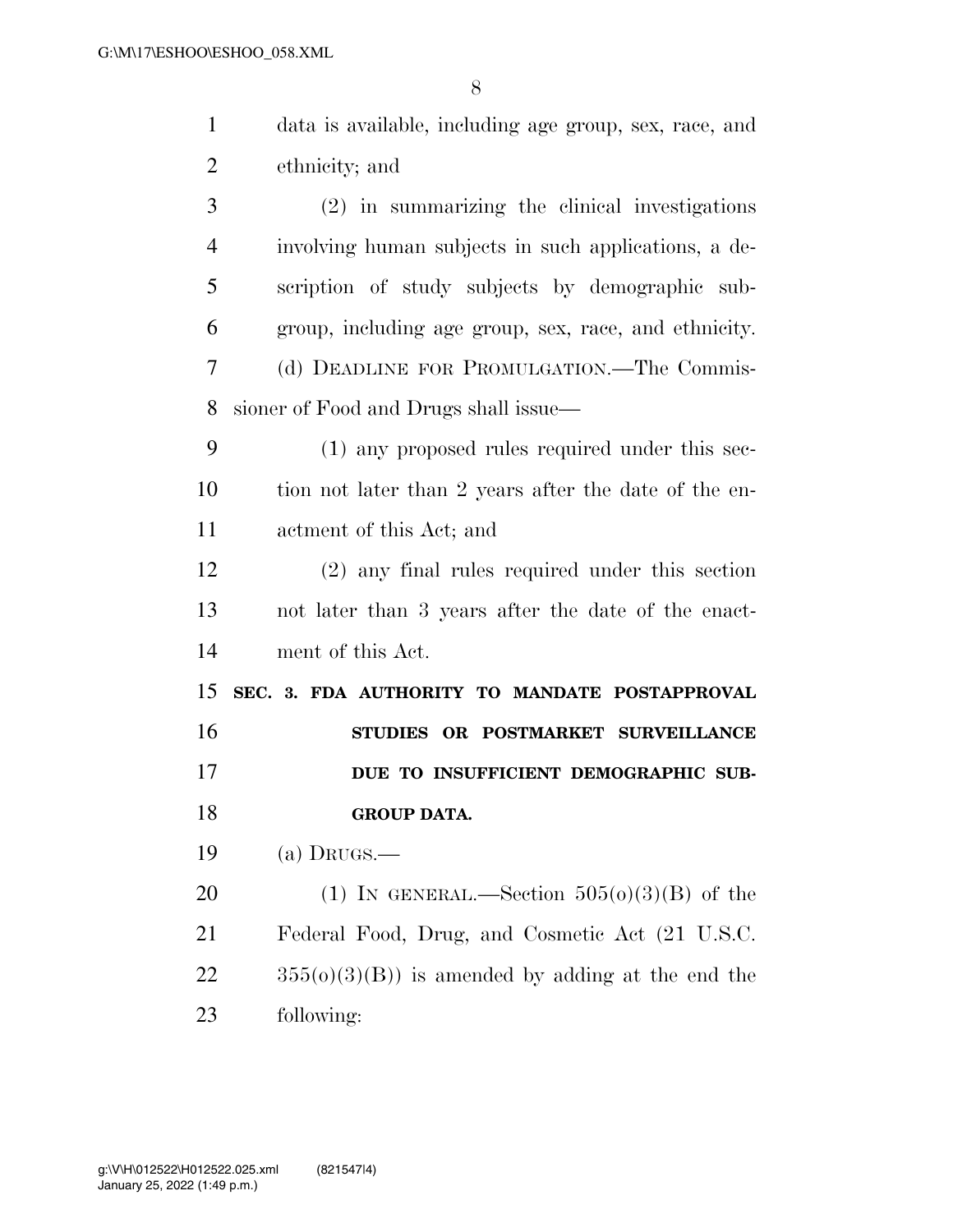| $\mathbf{1}$   | "(iv) To provide safety and effective-             |
|----------------|----------------------------------------------------|
| $\overline{2}$ | ness data for the drug involved for a demo-        |
| 3              | graphic subgroup or subgroups, if—                 |
| $\overline{4}$ | "(I) the clinical trials conducted                 |
| 5              | in support of the approval of the drug             |
| 6              | did not meet the applicable targets of             |
| 7              | enrollment, as described in section 2              |
| 8              | of the DEPICT Act; and                             |
| 9              | $\lq\lq$ (II) in the judgement of the              |
| 10             | Secretary, additional data could in-               |
| 11             | form drug labeling.".                              |
| 12             | (2) WAIVER.—Section $505(0)(3)(D)$ of the Fed-     |
| 13             | eral Food, Drug, and Cosmetic Act (21 U.S.C.       |
| 14             | $355(0)(3)(D)$ is amended by adding at the end the |
| 15             | following:                                         |
| 16             | "(iii) CLINICAL TRIAL DIVERSITY EN-                |
| 17             | ROLLMENT.—The Secretary may not re-                |
| 18             | quire postapproval studies or postapproval         |
| 19             | clinical trials for the purpose specified          |
| 20             | under subparagraph $(B)(iv)$ if the sponsor        |
| 21             | provides to the Secretary a sufficient jus-        |
| 22             | tification for not meeting the enrollment          |
| 23             | targets referred to in such subparagraph,          |
| 24             | which may include—                                 |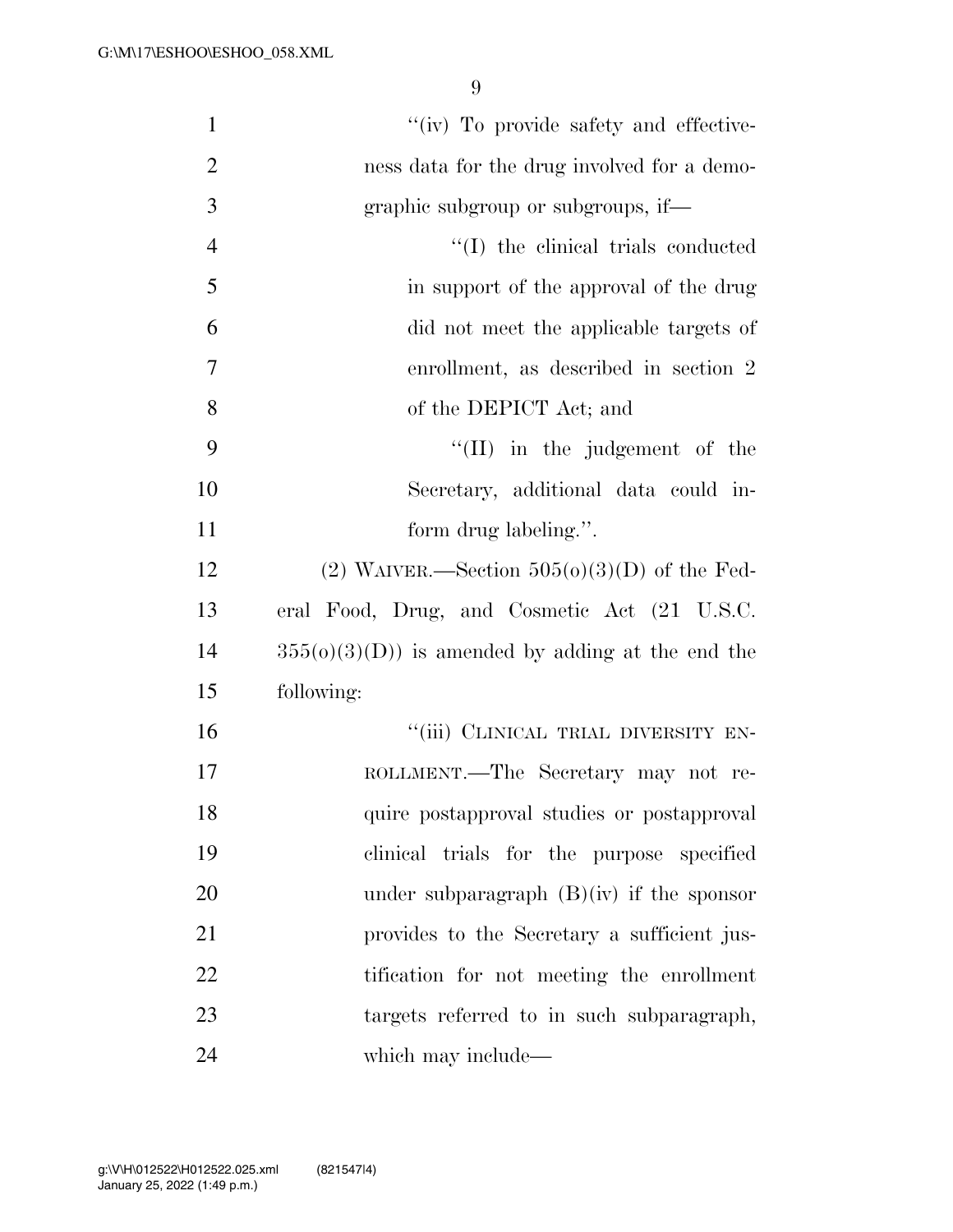| $\mathbf{1}$   | "(I) factors outside of the spon-                            |
|----------------|--------------------------------------------------------------|
| $\overline{2}$ | sor's control, such as a lack of reten-                      |
| 3              | tion of participants;                                        |
| $\overline{4}$ | $\lq\lq$ (II) differences in the enroll-                     |
| 5              | ment targets, disaggregated by demo-                         |
| 6              | graphic subgroup, and actual enroll-                         |
| 7              | ment that are determined by the Sec-                         |
| 8              | retary to be insignificant in nature;                        |
| 9              | "(III) information not available                             |
| 10             | to the sponsor at the time such enroll-                      |
| 11             | ment targets were chosen, but that                           |
| 12             | impacted enrollment of diverse partici-                      |
| 13             | pants;                                                       |
| 14             | $\lq\lq$ (IV) potential for selection bias;                  |
| 15             | and                                                          |
| 16             | $\lq\lq(V)$ any other reason that the                        |
| 17             | Secretary determines is sufficient jus-                      |
| 18             | tification.".                                                |
| 19             | (3) USE OF REAL WORLD EVIDENCE.—Section                      |
| 20             | $505(0)(3)$ of the Federal Food, Drug, and Cosmetic          |
| 21             | Act $(21 \text{ U.S.C. } 355(0)(3))$ is amended by adding at |
| 22             | the end the following:                                       |
| 23             | "(G) USE OF REAL WORLD EVIDENCE.—                            |
| 24             | Real world evidence (as defined in section                   |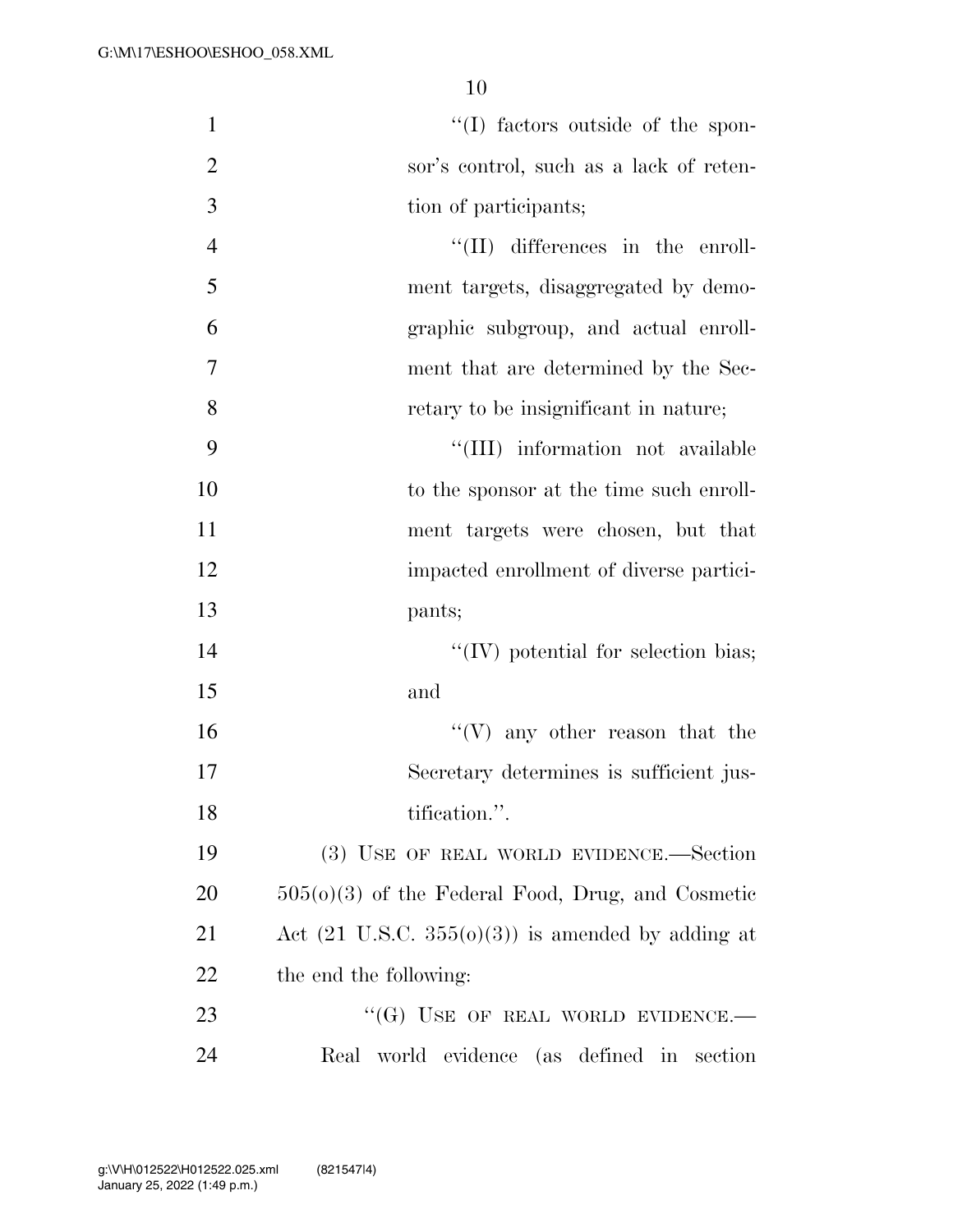| $\mathbf{1}$   | $505F(b)$ may be used to support or satisfy the                   |  |  |  |  |  |  |
|----------------|-------------------------------------------------------------------|--|--|--|--|--|--|
| $\overline{2}$ | requirements under this paragraph.".                              |  |  |  |  |  |  |
| 3              | DEVICES.—Section $522(a)(1)$ of the Federal<br>(b)                |  |  |  |  |  |  |
| 4              | Food, Drug, and Cosmetic Act $(21 \text{ U.S.C. } 360l(a)(1)(A))$ |  |  |  |  |  |  |
| 5              | is amended—                                                       |  |  |  |  |  |  |
| 6              | $(1)$ in subparagraph $(A)$ —                                     |  |  |  |  |  |  |
| 7              | $(A)$ in clause (ii), by striking "or" at the                     |  |  |  |  |  |  |
| 8              | end;                                                              |  |  |  |  |  |  |
| 9              | $(B)$ in clause $(iii)(II)$ , by striking "facil-                 |  |  |  |  |  |  |
| 10             | ity." and inserting "facility; or"; and                           |  |  |  |  |  |  |
| 11             | (C) by adding at the end the following:                           |  |  |  |  |  |  |
| 12             | "(iv) with respect to which—                                      |  |  |  |  |  |  |
| 13             | "(I) elinical studies submitted to                                |  |  |  |  |  |  |
| 14             | support that approval or clearance did                            |  |  |  |  |  |  |
| 15             | not meet the applicable targets of en-                            |  |  |  |  |  |  |
| 16             | rollment, as described in section 2 of                            |  |  |  |  |  |  |
| 17             | the DEPICT Act; and                                               |  |  |  |  |  |  |
| 18             | $\lq\lq$ (II) with respect to which a jus-                        |  |  |  |  |  |  |
| 19             | tification described in subparagraph                              |  |  |  |  |  |  |
| 20             | $(D)$ is not provided."; and                                      |  |  |  |  |  |  |
| 21             | $(2)$ by adding at the end the following:                         |  |  |  |  |  |  |
| 22             | "(C) USE OF REAL WORLD EVIDENCE.-                                 |  |  |  |  |  |  |
| 23             | Real world evidence (as defined in section                        |  |  |  |  |  |  |
| 24             | $505F(b)$ may be used to support or satisfy the                   |  |  |  |  |  |  |
| 25             | requirements under this paragraph.                                |  |  |  |  |  |  |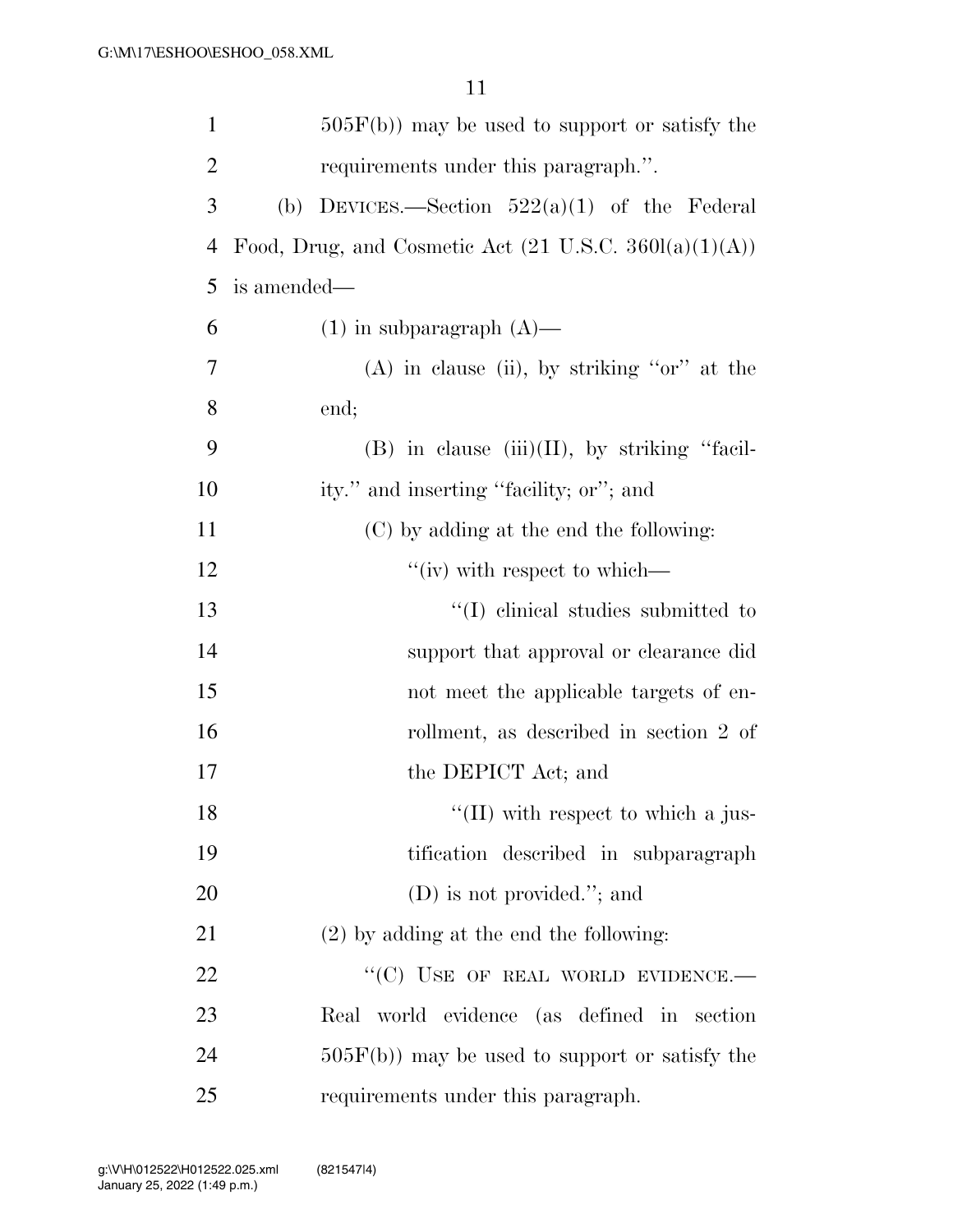| $\mathbf{1}$   | "(D) CLINICAL TRIAL DIVERSITY ENROLL-               |
|----------------|-----------------------------------------------------|
| $\overline{2}$ | MENT.—The Secretary may not require a man-          |
| 3              | ufacturer to conduct postmarket surveillance        |
| $\overline{4}$ | under subparagraph (A) with respect to a de-        |
| 5              | vice for the purpose specified in clause (iv) of    |
| 6              | such subparagraph if the manufacturer provides      |
| $\overline{7}$ | to the Secretary a sufficient justification for not |
| 8              | meeting the enrollment targets referred to in       |
| 9              | such subparagraph, which may include—               |
| 10             | "(i) factors outside of the manufac-                |
| 11             | turer's control, such as a lack of retention        |
| 12             | of participants;                                    |
| 13             | "(ii) differences in the enrollment tar-            |
| 14             | gets, disaggregated by demographic sub-             |
| 15             | group, and actual enrollment that are de-           |
| 16             | termined by the Secretary to be insignifi-          |
| 17             | cant in nature;                                     |
| 18             | "(iii) information not available to the             |
| 19             | manufacturer at the time such enrollment            |
| 20             | targets were chosen, but that impacted en-          |
| 21             | rollment of diverse participants;                   |
| 22             | "(iv) potential for selection bias; and             |
| 23             | "(v) any other reason that the Sec-                 |
| 24             | retary determines is sufficient justifica-          |
| 25             | tion.".                                             |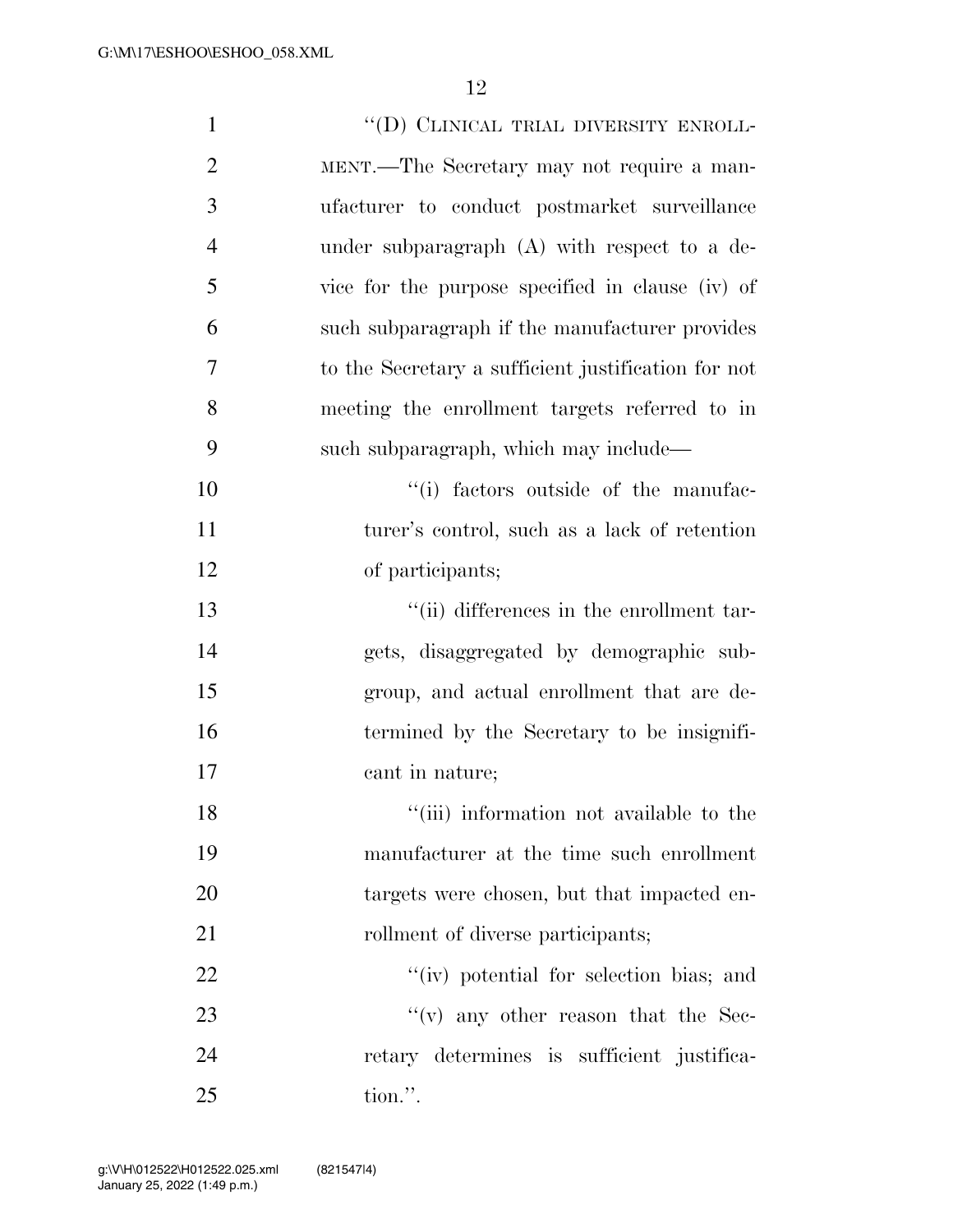(c) REPORTS FOR CERTAIN DEVICES.—The Commis- sioner of Food and Drugs shall issue regulations revising section 814.84 of title 21, Code of Federal Regulations, to require holders of an application approved under section 515 of the Federal Food, Drug, and Cosmetic Act (21 U.S.C. 360e) to include in the reports submitted under such section 814.84, to the extent possible, any data not previously submitted under such section 814.84 that may inform the safety and effectiveness of the device involved in underrepresented demographic subgroups.

 (d) REGISTRY AND RESULTS DATA BANK INCLU-12 SION.—Section  $402(j)(1)(A)$  of the Public Health Service 13 Act  $(282(j)(1)(A))$  is amended—

| 14 |  | $(1)$ in clause $(ii)$ — |  |
|----|--|--------------------------|--|
|    |  |                          |  |

 (A) in subclause (I), by striking ''and'' at 16 the end;

 (B) in subclause (II), by striking the pe-18 riod at the end and inserting "; and"; and (C) by adding at the end the following:  $\frac{1}{20}$  (III) postmarket surveillance for any device as required under clause 22 (iv) of section  $522(a)(1)(A)$  of the Federal Food, Drug, and Cosmetic Act.''; and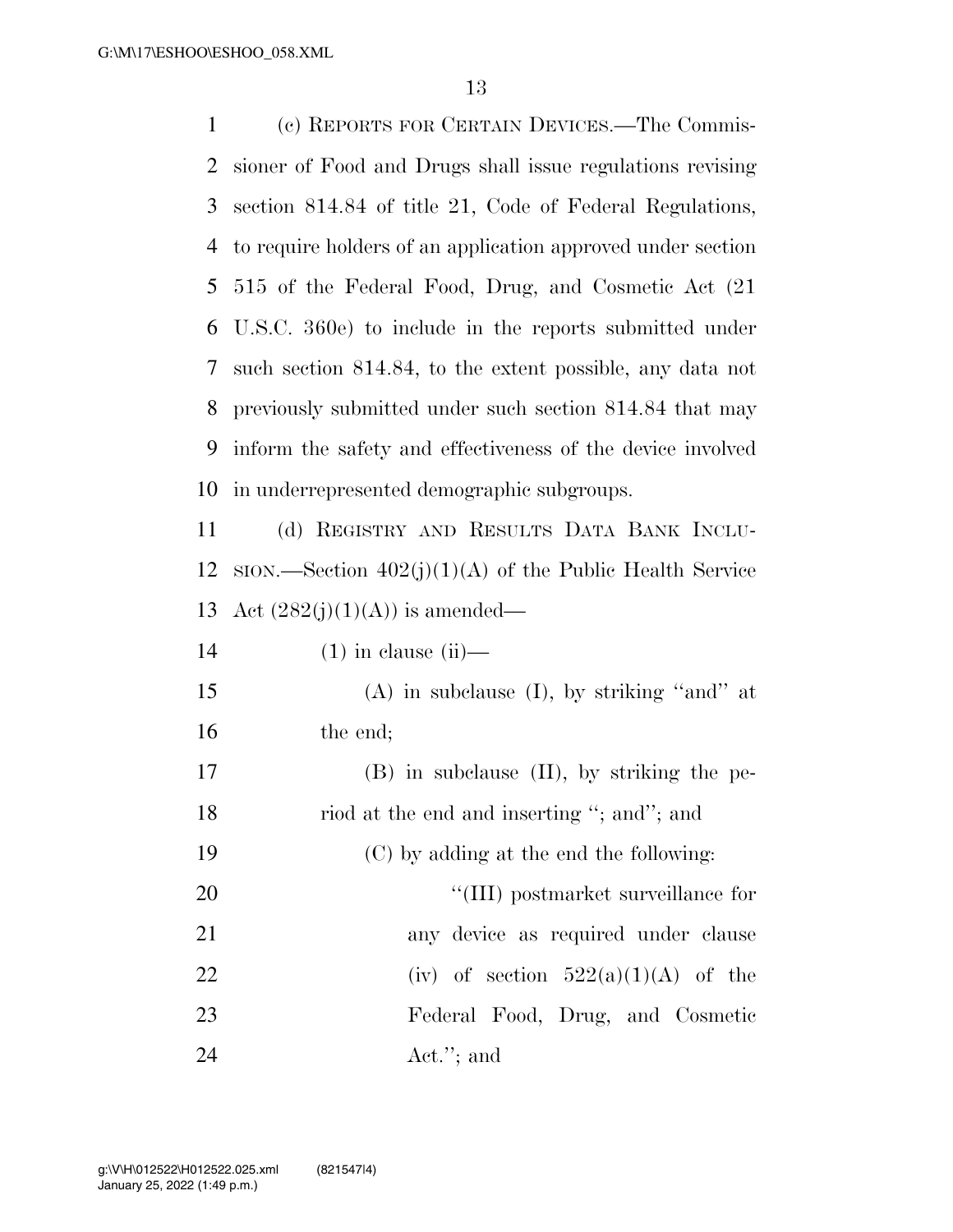1 (2) in clause (iii)(I), by striking the period at the end and inserting the following: '', including any postapproval study or postapproval clinical trial for 4 a drug as required under section  $505(0)(3)(B)(iv)$  of the Federal Food, Drug, and Cosmetic Act.''. (e) PUBLIC MEETING.— (1) IN GENERAL.—Not later than 270 days after the date of enactment of this Act, the Sec- retary, acting through the Commissioner of Food and Drugs, and in consultation with drug sponsors, medical device manufacturers, patients, and other stakeholders, shall convene a public meeting to con- sider the ways by which— (A) drug sponsors and medical device man- ufacturers may disseminate information to the public on clinical trial enrollment demographic data in a timely and accessible manner;

 (B) drug and device sponsors, in consulta- tion with the Commissioner of Food and Drugs, may publicly disseminate information on sub- group analyses conducted by the sponsors in cases where—

 (i) such data is not sufficient for the purpose of updating drug and device la-bels; or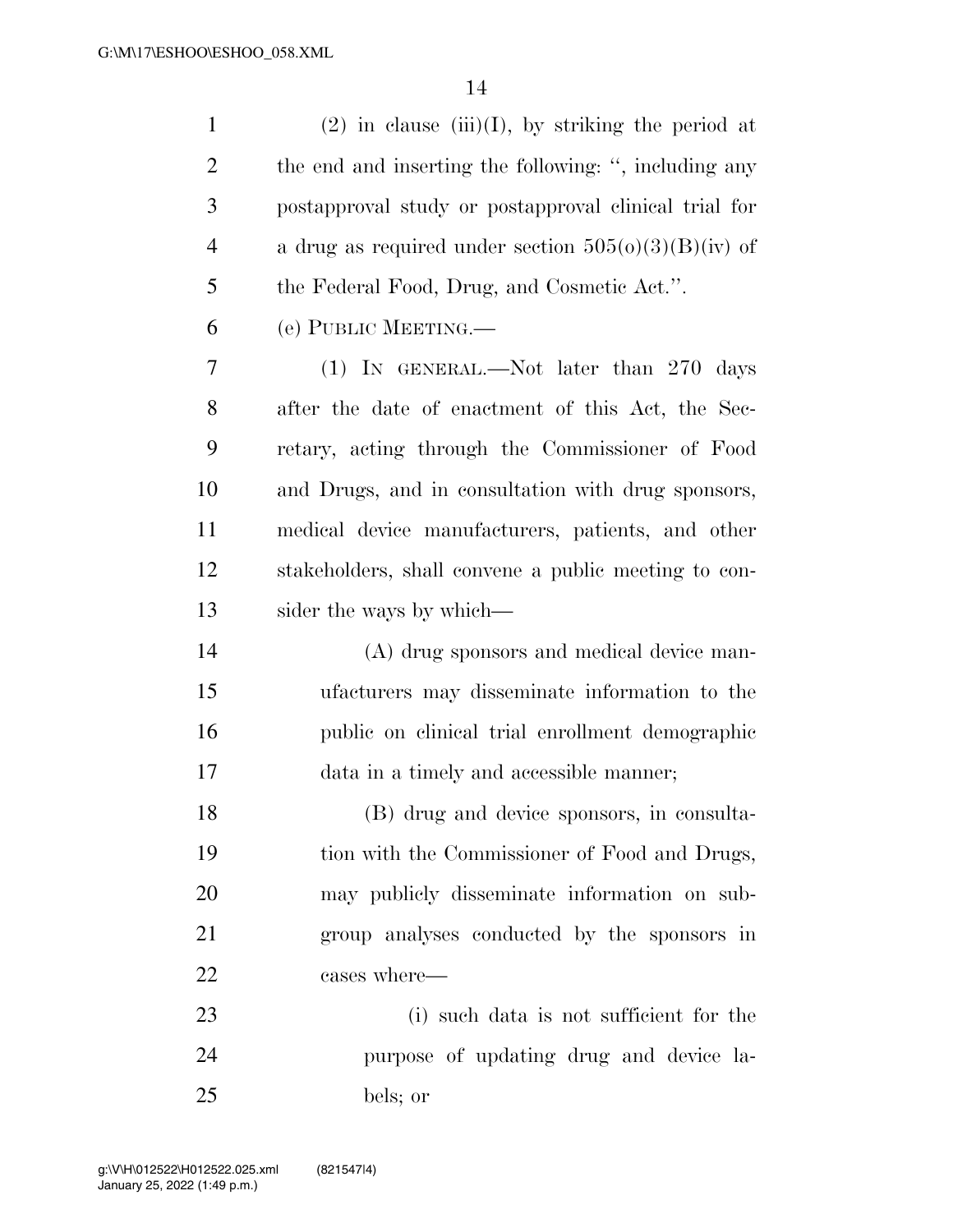|   | (ii) such analyses do not show signifi-       |
|---|-----------------------------------------------|
| 2 | cant differences between demographic sub-     |
| 3 | groups; and                                   |
|   | (C) drug and device sponsors, in consulta-    |
|   | tion with the Commissioner of Food and Drugs, |

 may collect and publicly disseminate real world evidence that may provide information on the safety and effectiveness of drugs or devices for a demographic subgroup or subgroups.

 (2) REPORT.—Not later than 180 days after the date on which the public meeting is convened under paragraph (1), the Secretary shall make avail- able on the website of the Food and Drug Adminis- tration a report on the topics discussed at such meeting The report shall include a summary of, and response to, recommendations raised in such meet-ing.

**SEC. 4. ANNUAL REPORT ON PROGRESS TO INCREASE DI-**

## **VERSITY IN CLINICAL TRIALS AND STUDIES.**

 (a) IN GENERAL.—Beginning not later than 2 years after the date of the enactment of this Act, and each year thereafter, the Secretary of Health and Human Services, acting through the Commissioner of Food and Drugs, shall submit to Congress, and publish on the public website of the Food and Drug Administration, a report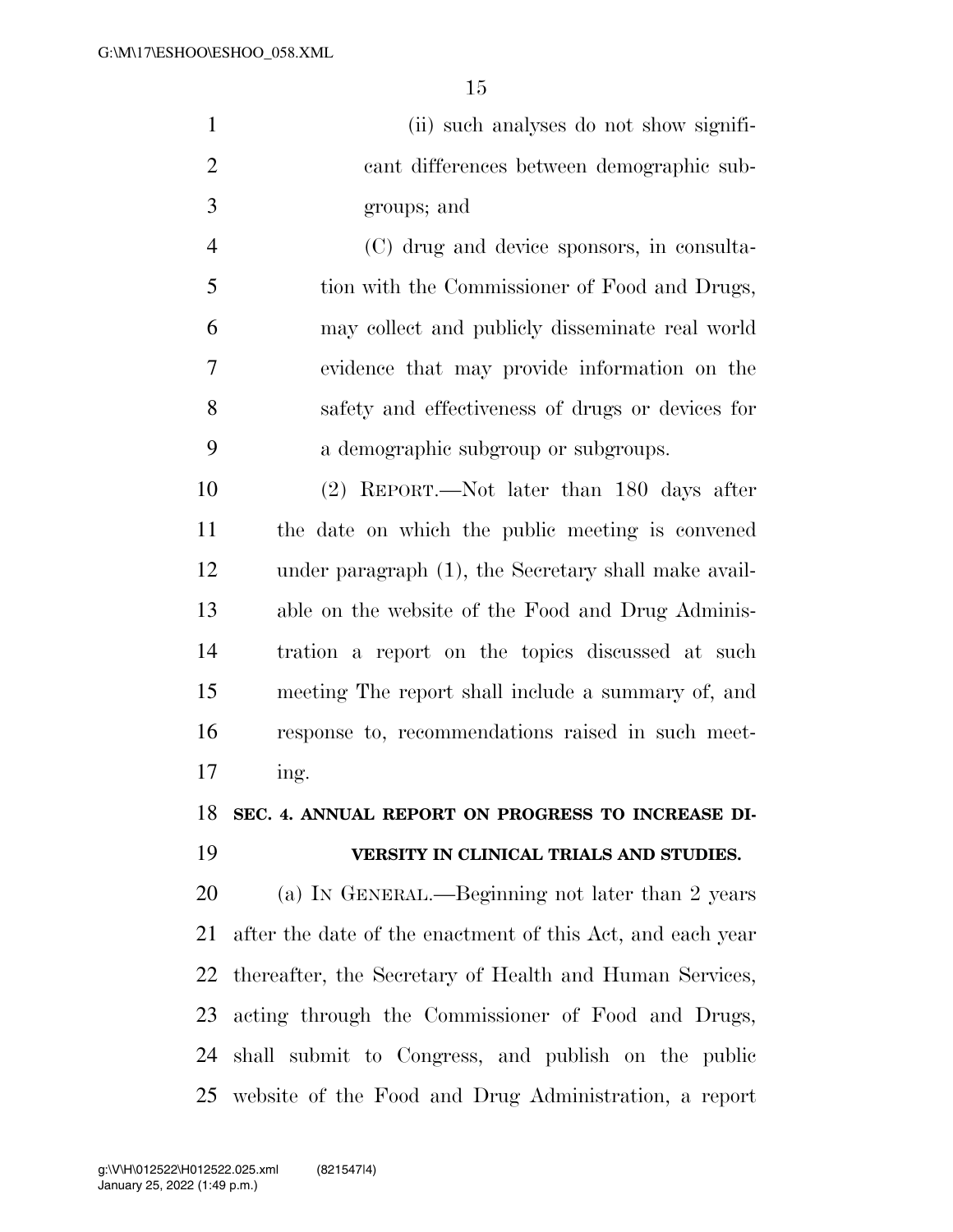that addresses progress on increasing diversity in clinical trial and study enrollment.

- (b) CONTENTS OF REPORT.—The report submitted under subsection (a) shall include, with respect to applica- tions for drugs or devices approved or cleared under sec-6 tions 505, 510 $(k)$ , or 515 of the Federal Food, Drug, and Cosmetic Act (21 U.S.C. 355, 360(k), or 360e) or licensed under section 351 of the Public Health Service Act (42 U.S.C. 262) during the calendar year that immediately precedes the year in which the report is submitted—
- (1) an analysis of the extent to which clinical trials conducted with respect to such applications have met the demographic subgroup enrollment tar- gets for clinical trials and studies required by the regulations amended pursuant to section 2 and the amendments made by section 3;
- (2) the frequency with which enrollment targets by demographic subgroup set for a clinical trial con- ducted under an exemption for investigational use of a drug under section 505(i) of the Federal Food, Drug, and Cosmetic Act (21 U.S.C. 355(i)) or sec- tion 351 of the Public Health Service Act (42 U.S.C. 262) or an exemption for investigational use 24 of a device under section  $520(g)$  of the Federal 25 Food, Drug, and Cosmetic Act  $(21 \text{ U.S.C. } 360\mathbf{i}(\mathbf{g}))$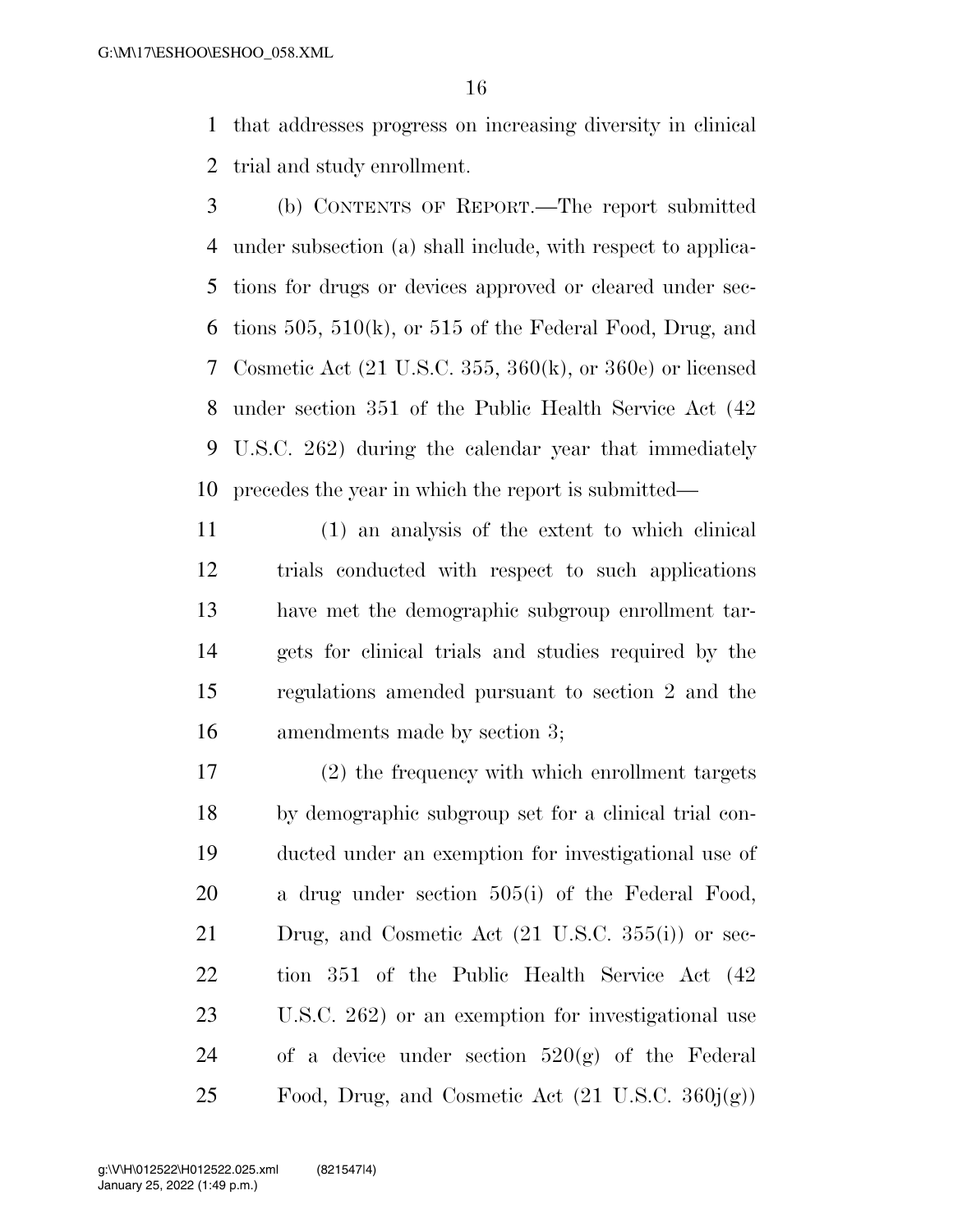do not adequately reflect the incidence in the United States population of the disease or condition being studied in the clinical trial and a summary of the ra- tionales provided for enrollment targets by demo-graphic subgroup in such cases;

 (3) a summary of the justifications sponsors provided in the cases where sponsors did not meet the enrollment targets specified pursuant to section 2, disaggregated by demographic subgroup; and

 (4) the Secretary's recommendations, as appro- priate, for strategies presented in such diversity plans to attain enrollment targets that should be adopted by sponsors as best practices.

 (c) POSTMARKET STUDIES.—Beginning 3 years after the first instance in which the Secretary requires a the sponsor of an application for a drug or device approved or cleared under sections 505, 510(k), or 515 of the Fed- eral Food, Drug, and Cosmetic Act (21 U.S.C. 355, 360(k), or 360e) or licensed under section 351 of the Pub- lic Health Service Act (42 U.S.C. 262) to conduct postmarket studies or postmarket surveillance under 22 clause (iv) of section  $505(0)(3)(B)$  and clause (iv) of sec-23 tion  $522(a)(1)(A)$  of the Federal Food, Drug, and Cos-metic Act (as added by subsections (a) and (b) of section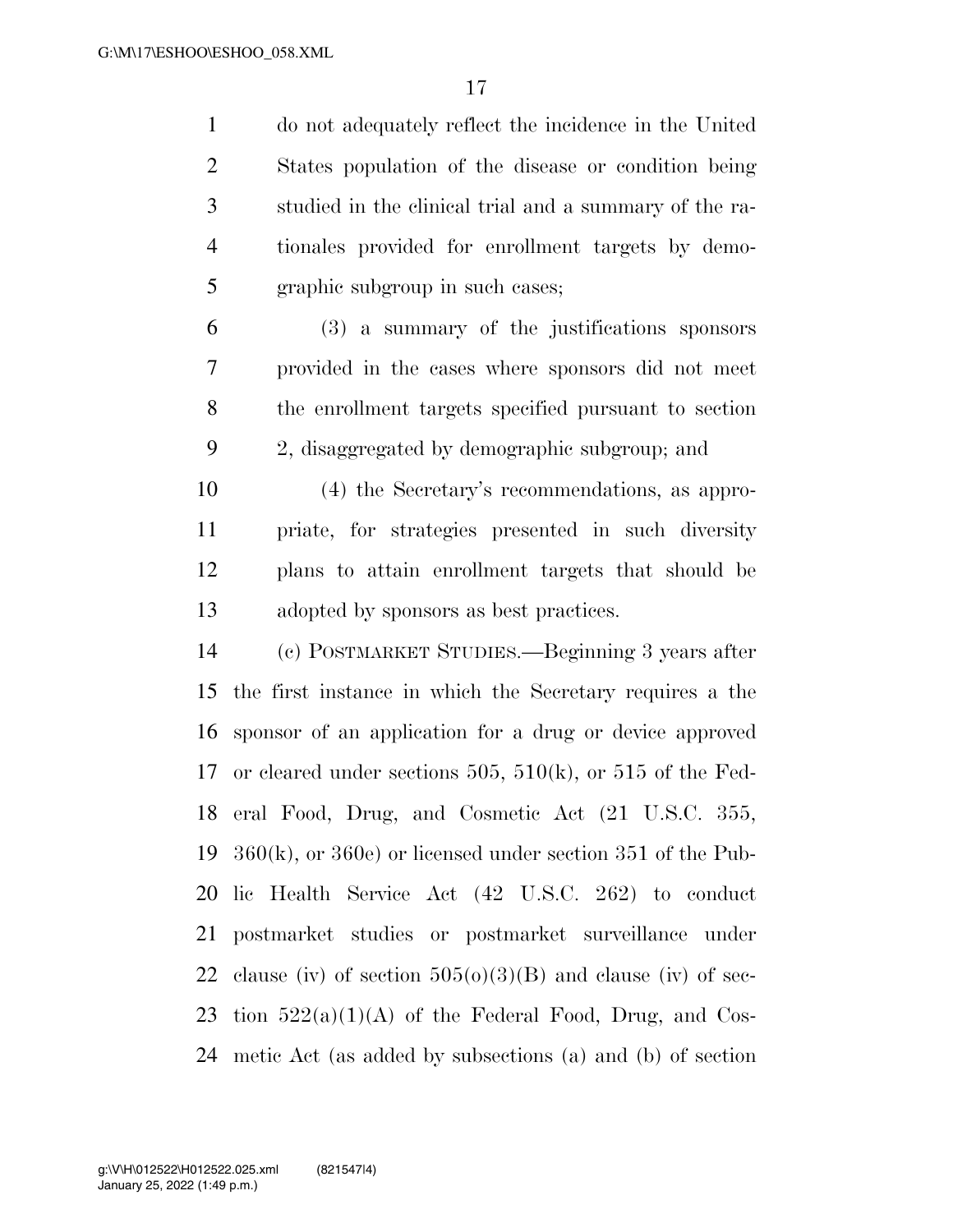3), and each year thereafter, the report submitted under subsection (a) shall also include—

 (1) the number of such applications that were required to initiate postmarket studies or surveil- lance in the previous calendar year under clause (iv) 6 of section  $505(0)(3)(B)$  and clause (iv) of section  $7 \qquad 522(a)(1)(A)$  of the Federal Food, Drug, and Cos- metic Act (as added by subsections (a) and (b) of section 3), the numbers of such applications that have, as of the end of the calendar year immediately preceding the year in which the report is submitted, in-progress postmarket requirements, and the num- ber of such applications that have completed postmarket requirements for each year, beginning on the date of the enactment of this Act;

 (2) an analysis of the average amount of time for completion of such postmarket requirements, disaggregated by type of application and type of postmarket requirement;

 (3) an analysis of how the imposition of such postmarket requirements has impacted the avail- ability of demographic subgroup-specific safety and efficacy data for drugs, biologics, and devices; and

 (4) the Secretary's recommendations, as appro-priate, for additional guidance or postmarket re-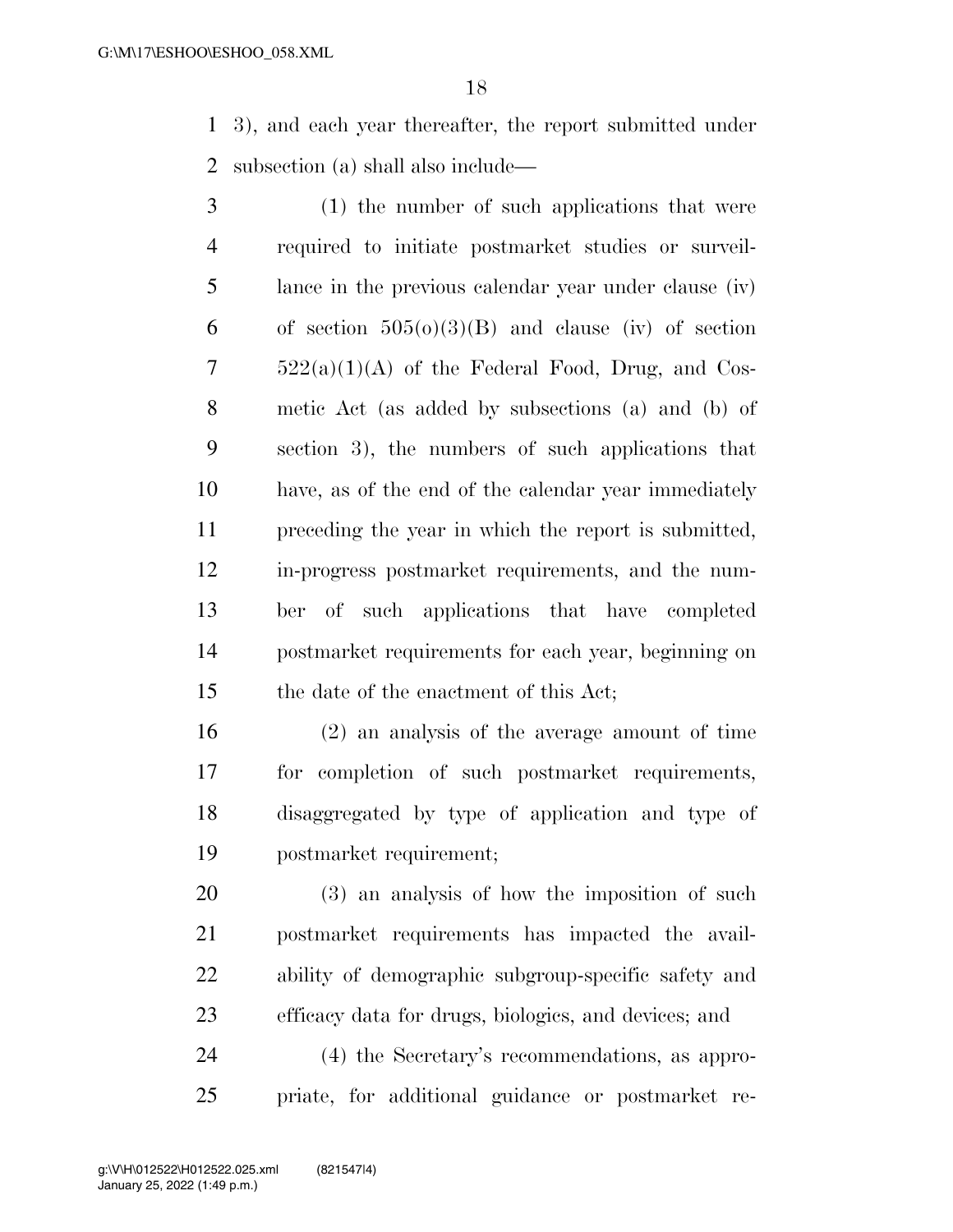| $\mathbf{1}$   | quirements to facilitate the collection and reporting    |
|----------------|----------------------------------------------------------|
| 2              | of representative demographic subgroup data in sup-      |
| 3              | port of applications for the approval or clearance of,   |
| $\overline{4}$ | or updates to the labeling of, drugs and devices         |
| 5              | under sections 505, 510 $(k)$ , or 515 of the Federal    |
| 6              | Food, Drug, and Cosmetic Act (21 U.S.C. 355,             |
| 7              | $360(k)$ , or $360e$ or licensure of biological products |
| 8              | under section 351 of the Public Health Service Act       |
| 9              | $(42 \text{ U.S.C. } 262).$                              |

 (d) CONFIDENTIALITY.—Nothing in this section shall be construed as authorizing the Secretary to disclose any information that is a trade secret or confidential informa- tion subject to section 552(b)(4) of title 5, United States Code, or section 1905 of title 18, United States Code.

# **SEC. 5. PUBLIC MEETING ON CLINICAL TRIAL FLEXIBILI-TIES INITIATED IN RESPONSE TO COVID-19**

**PANDEMIC .** 

 (a) IN GENERAL.—Not later than 180 days after the date on which the COVID–19 emergency period ends, the Secretary of Health and Human Services shall convene a public meeting to discuss the regulatory flexibilities adopt- ed by the Food and Drug Administration during the COVID–19 emergency period to mitigate disruption of clinical studies and clinical trials, including flexibilities de-tailed in the March 2020 guidance entitled ''Conduct of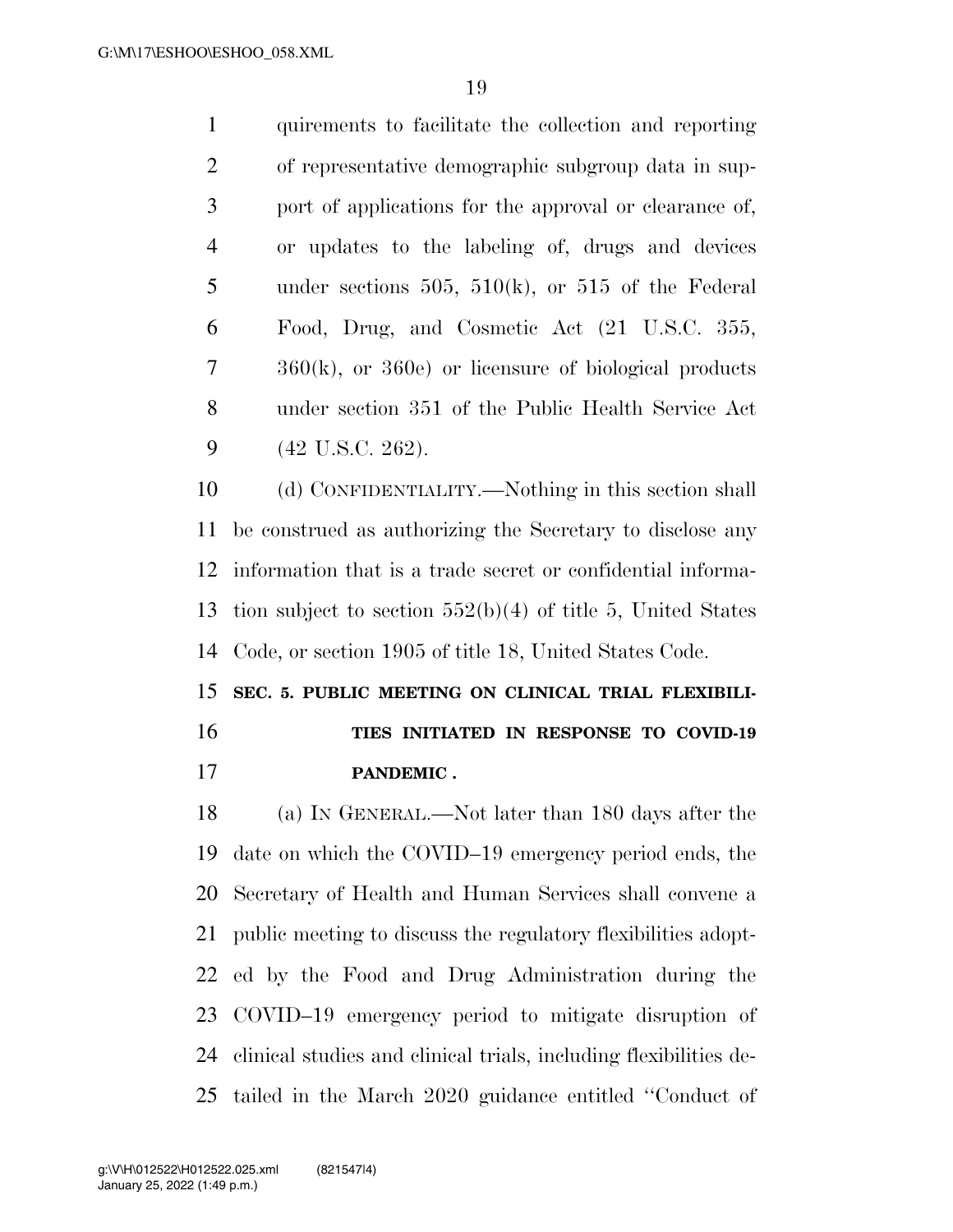Clinical Trials of Medical Products During the COVID- 19 Public Health Emergency, Guidance for Industry, In- vestigators, and Institutional Review Boards'', and any subsequent updates to such guidance. The Secretary shall invite to such meeting representatives from the pharma- ceutical and medical device industries who sponsored clin- ical trials and clinical studies during the COVID–19 emer-gency period and organizations representing patients.

 (b) TOPICS.—Not later than 90 days after the date on which the public meeting under subsection (a) is con- vened, the Secretary shall make available on the public website of the Food and Drug Administration a report on the topics discussed at such meeting. Such topics shall in-clude discussion of—

 (1) the actions drug sponsors took to utilize such regulatory flexibilities and the frequency at which such flexibilities were employed;

 (2) the characteristics of the sponsors, trials, and patient populations impacted by such regulatory flexibilities;

 (3) a consideration of how regulatory flexibili- ties to mitigate disruption of clinical trials during the COVID–19 emergency period, including decen- tralized clinical trials, may have affected access to clinical studies and trials for certain patient popu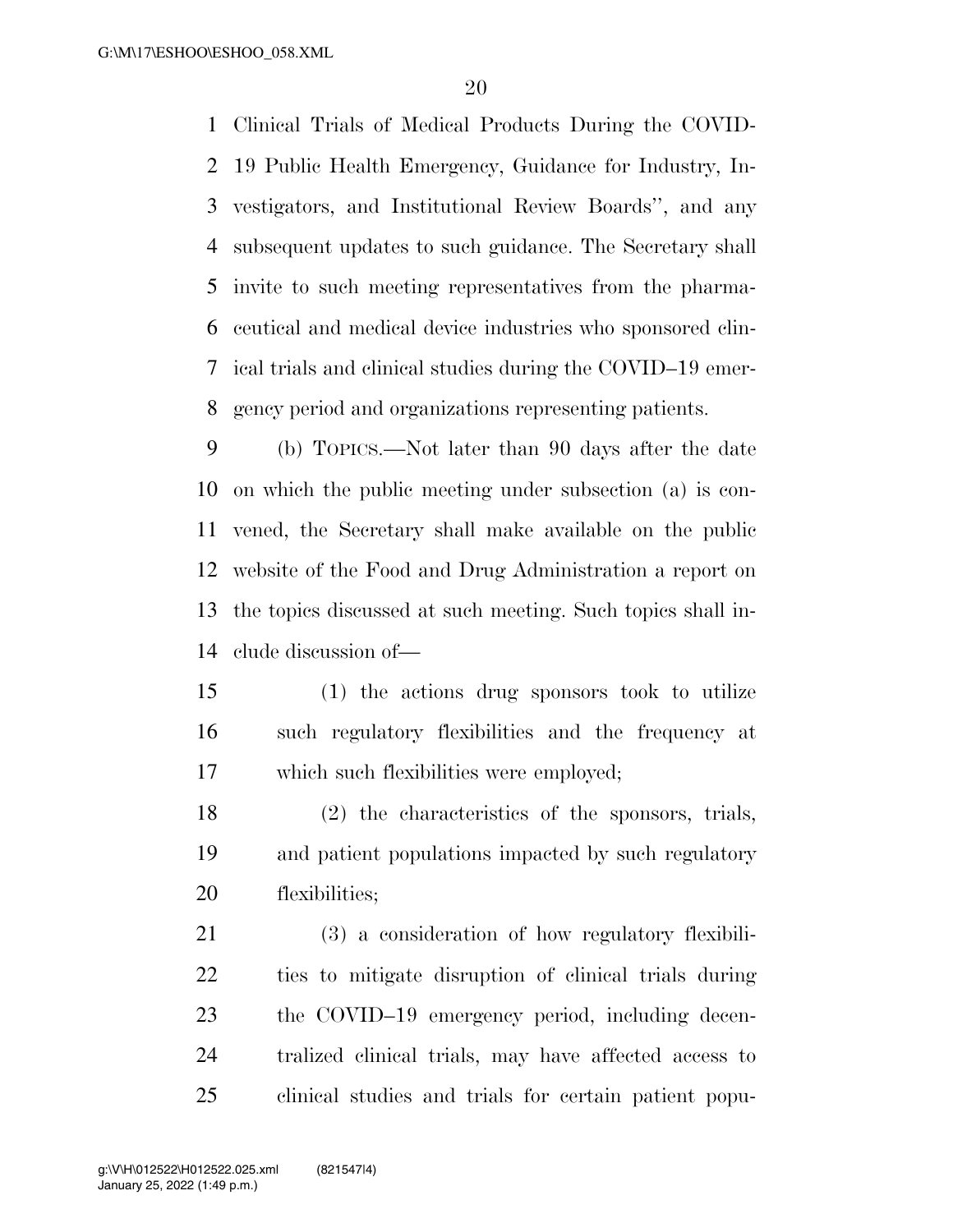lations, especially unrepresented racial and ethnic minorities; and

 (4) recommendations for incorporating certain clinical trial disruption mitigation flexibilities into current or additional guidance to improve clinical trial access and enrollment of diverse patient popu-lations.

 (c) COVID–19 EMERGENCY PERIOD DEFINED.—In this section, the term ''COVID–19 emergency period'' has the meaning given the term ''emergency period'' in section  $1135(g)(1)(B)$  of the Social Security Act (42 U.S.C.  $1320b-5(g)(1)(B)$ .

 **SEC. 6. COMMUNITY ENGAGEMENT AND OUTREACH TO IM- PROVE INCLUSION OF UNDERREPRESENTED MINORITIES IN CLINICAL TRIALS AND RE-SEARCH.** 

 (a) IN GENERAL.—The Secretary of Health and Human Services, acting through the Director of the Na- tional Institutes of Health, shall conduct, coordinate, and support activities for purposes of community engagement with, and outreach to, underserved communities to facili- tate inclusion of underrepresented minorities in clinical re-search and clinical trials.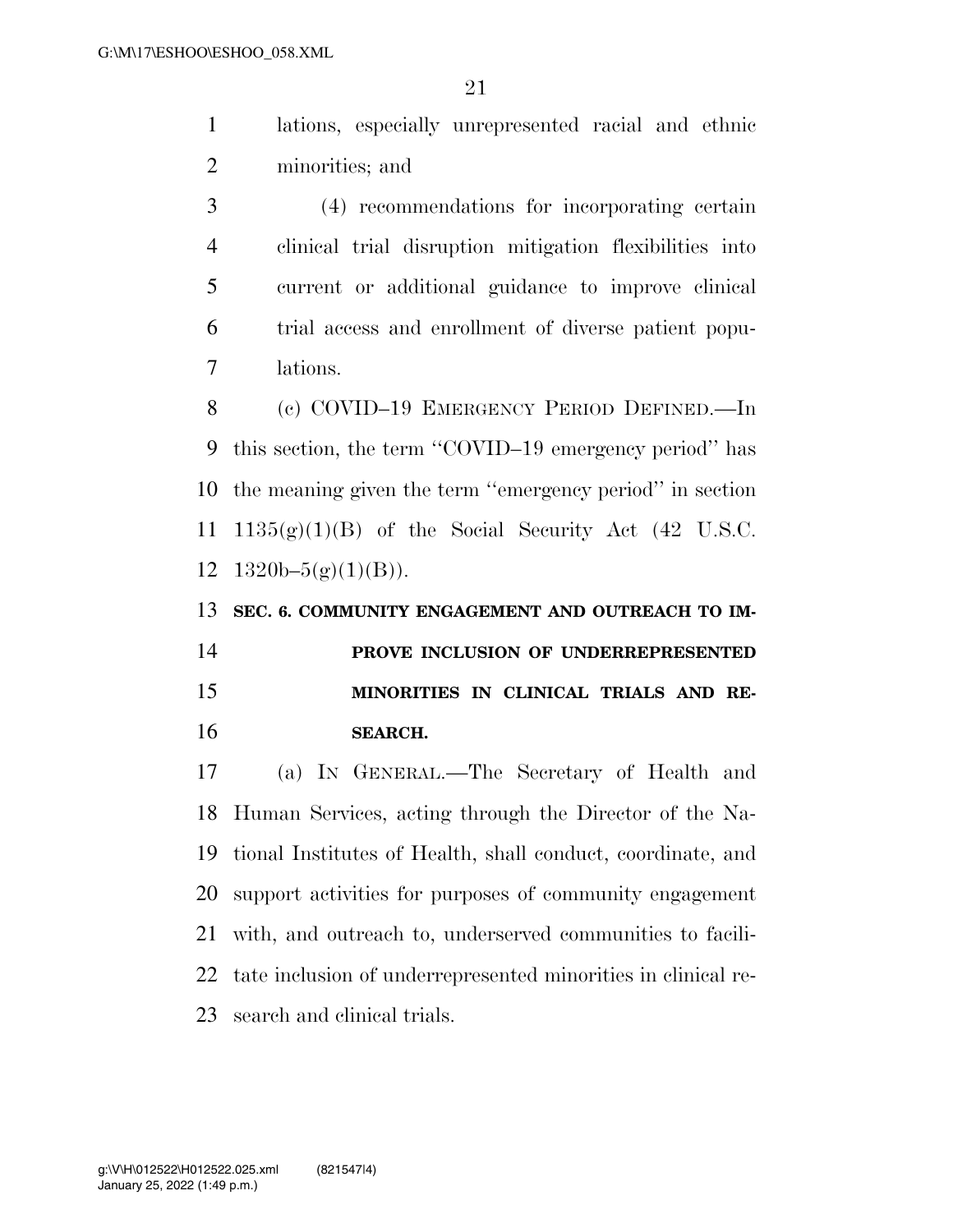| $\mathbf{1}$   | (b) ACTIVITIES.—Activities conducted, coordinated,          |
|----------------|-------------------------------------------------------------|
| $\overline{2}$ | or supported under this section may be for any of the fol-  |
| 3              | lowing purposes:                                            |
| $\overline{4}$ | (1) Developing and disseminating best practices             |
| 5              | for community engagement and outreach and for in-           |
| 6              | clusive participation in clinical research and trials.      |
| 7              | (2) Creating and providing tools and edu-                   |
| 8              | cational resources—                                         |
| 9              | (A) to facilitate adoption of such best prac-               |
| 10             | tices by researchers and clinical trial sponsors;           |
| 11             | and                                                         |
| 12             | (B) to encourage awareness of, and partici-                 |
| 13             | pation in, clinical trials and research among               |
| 14             | underrepresented minorities;                                |
| 15             | (3) Engaging community stakeholders in under-               |
| 16             | represented racial and ethnic minority communities          |
| 17             | and fostering partnerships with community-based or-         |
| 18             | ganizations serving underrepresented racial and eth-        |
| 19             | nical minority populations to encourage participation       |
| 20             | in clinical trials and research.                            |
| 21             | (4) Conducting and supporting community en-                 |
| 22             | gagement research.                                          |
| 23             | (c) SUPPLEMENT, NOT SUPPLANT.-Grants under                  |
| 24             | this subsection shall be used to supplement and not sup-    |
| 25             | plant existing initiatives and programs at the National In- |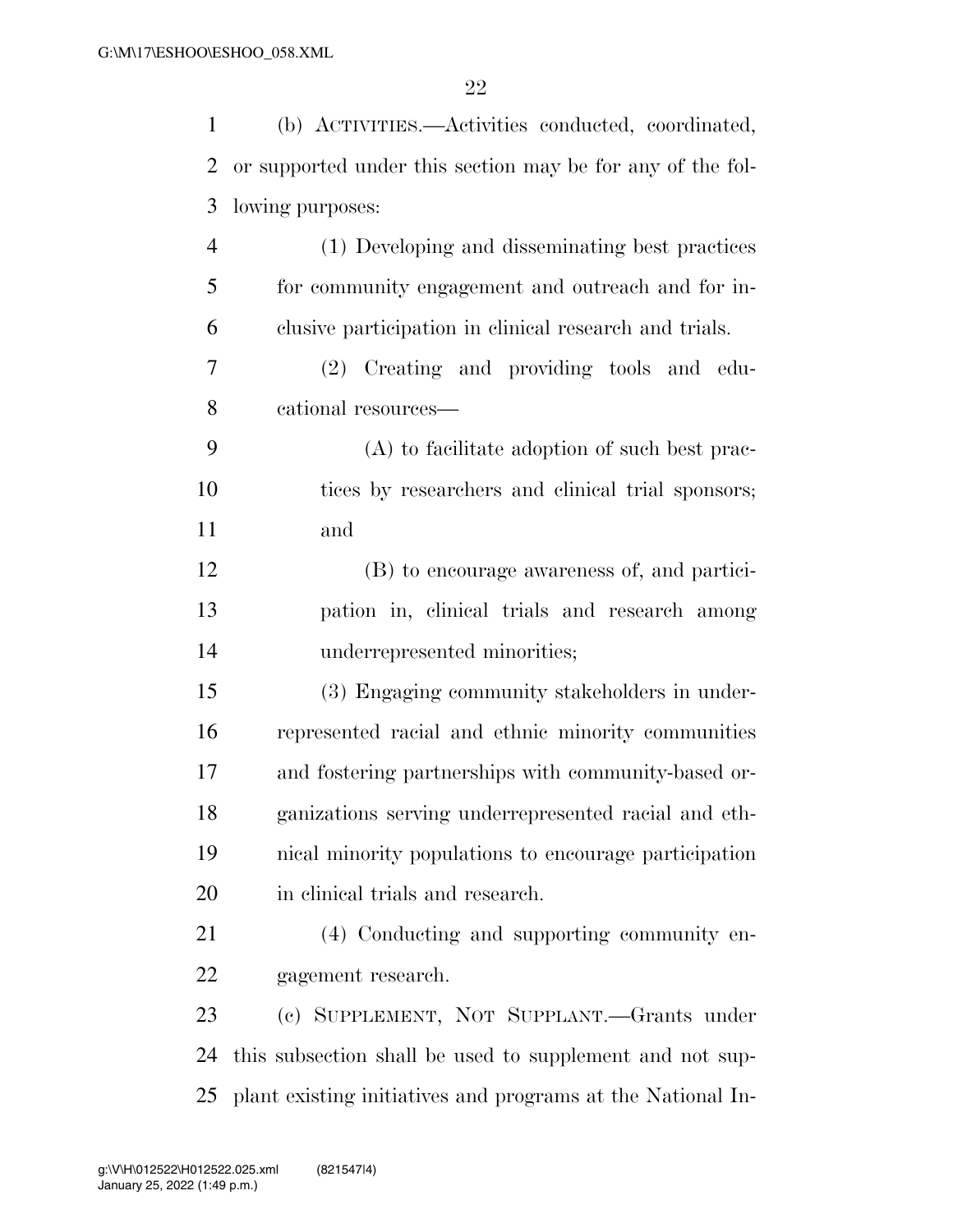stitutes of Health to improve diversity in clinical trials and research.

# **SEC. 7. GRANTS TO INCREASE THE CAPACITY OF COMMU- NITY HEALTH CENTERS TO PARTICIPATE IN CLINICAL TRIALS AND RESEARCH.**

 (a) IN GENERAL.—The Secretary of Health and Human Services, acting through the Administrator of the Health Resources and Services Administration and in con- sultation with the Director of the National Institutes of Health, shall award grants to, and enter into cooperative agreements with, qualified entities to increase capacity at such qualified entities to participate in clinical trials and research by—

 (1) enhancing and expanding infrastructure at community health centers to support participation in clinical trials and research, including information technology improvements and the hiring and train- ing of healthcare personnel, such as patient naviga- tors and culturally trained site personnel to conduct, or recruit for, clinical trials;

 (2) reimbursing administrative costs and pa- tient care costs incurred by qualified entities in the course of clinical research and trials that are not otherwise reimbursable by existing payers; and